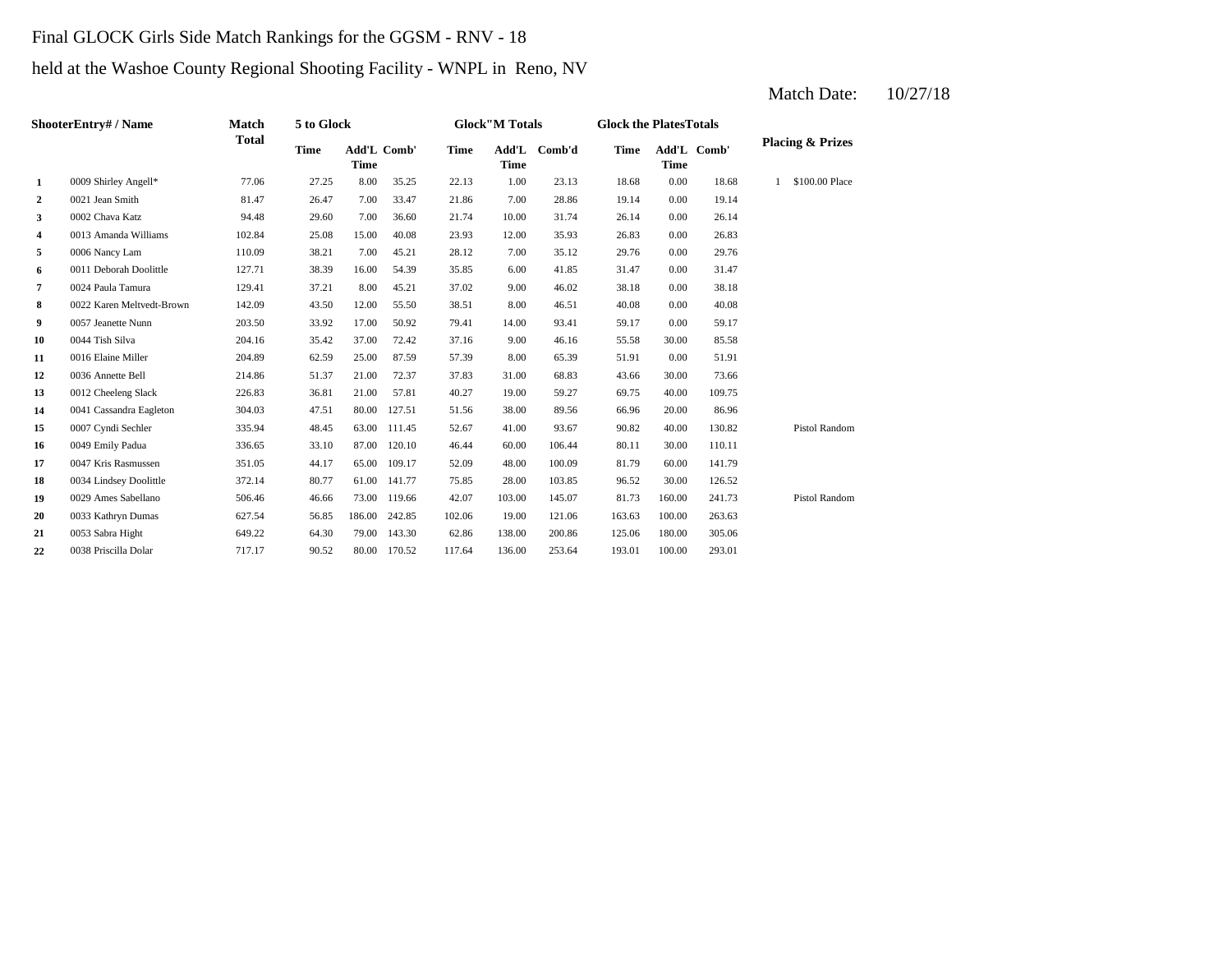# Final Pocket GLOCK Rankings for the GGSM - RNV - 18

# held at the Washoe County Regional Shooting Facility - WNPL in Reno, NV

| ShooterEntry# / Name    |                        | Match        | 5 to Glock |                            |       | <b>Glock</b> "M Totals |             |              | <b>Glock the PlatesTotals</b> |             |             |                |                             |  |
|-------------------------|------------------------|--------------|------------|----------------------------|-------|------------------------|-------------|--------------|-------------------------------|-------------|-------------|----------------|-----------------------------|--|
|                         |                        | <b>Total</b> | Time       | Add'L Comb'<br><b>Time</b> |       | Time                   | <b>Time</b> | Add'L Comb'd | <b>Time</b>                   | <b>Time</b> | Add'L Comb' |                | <b>Placing &amp; Prizes</b> |  |
| $\mathbf{1}$            | 0025 Erik Warren*      | 44.63        | 12.57      | 0.00                       | 12.57 | 10.62                  | 0.00        | 10.62        | 21.44                         | 0.00        | 21.44       |                | 2 year membership rea       |  |
| $\overline{2}$          | 0019 Paul Soo* Jr      | 45.51        | 13.56      | 1.00                       | 14.56 | 12.62                  | 1.00        | 13.62        | 17.33                         | 0.00        | 17.33       | $\mathbf{1}$   | <b>Pistol Place</b>         |  |
| 3                       | 0010 Tom Angell*       | 48.94        | 14.32      | 0.00                       | 14.32 | 13.26                  | 0.00        | 13.26        | 21.36                         | 0.00        | 21.36       |                | Pistol Random               |  |
| $\overline{\mathbf{4}}$ | 0039 Jaime Mendoza*    | 54.24        | 9.14       | 8.00                       | 17.14 | 9.13                   | 3.00        | 12.13        | 14.97                         | 10.00       | 24.97       |                |                             |  |
| 5                       | 0031 Edgardo Cadiz     | 63.28        | 16.52      | 1.00                       | 17.52 | 12.87                  | 8.00        | 20.87        | 24.89                         | 0.00        | 24.89       | $\mathbf{1}$   | <b>Pistol Place</b>         |  |
| 6                       | 0054 Neal Tanksley*    | 64.19        | 15.46      | 1.00                       | 16.46 | 14.19                  | 3.00        | 17.19        | 30.54                         | 0.00        | 30.54       |                |                             |  |
| 7                       | 0008 Shirley Angell*   | 67.42        | 18.26      | 4.00                       | 22.26 | 17.55                  | 3.00        | 20.55        | 24.61                         | 0.00        | 24.61       |                |                             |  |
| 8                       | 0058 Jimmy Nunn        | 67.94        | 13.18      | 1.00                       | 14.18 | 11.85                  | 1.00        | 12.85        | 20.91                         | 20.00       | 40.91       | $\overline{2}$ | \$100.00 Place              |  |
| 8                       |                        | 67.94        | 13.18      | 1.00                       | 14.18 | 11.85                  | 1.00        | 12.85        | 20.91                         | 20.00       | 40.91       |                | 2 year membership rea       |  |
| 9                       | 0014 Mark Miller       | 69.47        | 15.81      | 2.00                       | 17.81 | 15.78                  | 4.00        | 19.78        | 31.88                         | 0.00        | 31.88       | 3              | \$75.00 Place               |  |
| 9                       |                        | 69.47        | 15.81      | 2.00                       | 17.81 | 15.78                  | 4.00        | 19.78        | 31.88                         | 0.00        | 31.88       |                | \$50.00 Random              |  |
| 10                      | 0018 Gale Tynefield*   | 73.67        | 13.33      | 6.00                       | 19.33 | 9.53                   | 1.00        | 10.53        | 23.81                         | 20.00       | 43.81       |                |                             |  |
| 11                      | 0020 Steve Smith*      | 77.27        | 16.80      | 7.00                       | 23.80 | 16.60                  | 0.00        | 16.60        | 26.87                         | 10.00       | 36.87       |                |                             |  |
| 12                      | 0027 Bruce Laser*      | 78.82        | 24.66      | 2.00                       | 26.66 | 24.04                  | 0.00        | 24.04        | 28.12                         | 0.00        | 28.12       |                |                             |  |
| 13                      | 0055 Greg Vaillancourt | 82.00        | 18.73      | 6.00                       | 24.73 | 13.94                  | 5.00        | 18.94        | 28.33                         | 10.00       | 38.33       |                |                             |  |
| 14                      | 0048 Julian Delgado    | 89.15        | 17.54      | 3.00                       | 20.54 | 13.32                  | 2.00        | 15.32        | 33.29                         | 20.00       | 53.29       |                | \$50.00 Random              |  |
| 15                      | 0052 David Jun         | 95.17        | 10.26      | 18.00                      | 28.26 | 9.42                   | 10.00       | 19.42        | 17.49                         | 30.00       | 47.49       |                |                             |  |
| 16                      | 0056 Jeanette Nunn     | 102.08       | 14.47      | 9.00                       | 23.47 | 15.61                  | 8.00        | 23.61        | 55.00                         | 0.00        | 55.00       |                |                             |  |
| 17                      | 0046 Scott Riddle      | 110.06       | 21.65      | 6.00                       | 27.65 | 20.58                  | 6.00        | 26.58        | 45.83                         | 10.00       | 55.83       |                |                             |  |
| 18                      | 0003 Raymond Lee       | 115.54       | 14.38      | 18.00                      | 32.38 | 18.79                  | 26.00       | 44.79        | 28.37                         | 10.00       | 38.37       |                |                             |  |
| 19                      | 0017 Justin Dryden*    | 128.78       | 18.97      | 26.00                      | 44.97 | 19.48                  | 10.00       | 29.48        | 34.33                         | 20.00       | 54.33       |                |                             |  |
| 20                      | 0050 Tony Chen         | 136.84       | 10.95      | 24.00                      | 34.95 | 12.11                  | 7.00        | 19.11        | 22.78                         | 60.00       | 82.78       |                |                             |  |
| 21                      | 0037 Brad Wilson       | 147.95       | 22.96      | 6.00                       | 28.96 | 24.78                  | 5.00        | 29.78        | 49.21                         | 40.00       | 89.21       |                |                             |  |
| 22                      | 0004 George Donelson*  | 150.59       | 13.75      | 6.00                       | 19.75 | 11.44                  | 9.00        | 20.44        | 40.40                         | 70.00       | 110.40      |                |                             |  |
| 23                      | 0005 Tony Atella*      | 151.79       | 12.09      | 10.00                      | 22.09 | 10.79                  | 19.00       | 29.79        | 19.91                         | 80.00       | 99.91       |                |                             |  |
| 24                      | 0023 Richard Snyder    | 167.51       | 13.81      | 32.00                      | 45.81 | 13.75                  | 12.00       | 25.75        | 25.95                         | 70.00       | 95.95       |                |                             |  |
| 25                      | 0015 Elaine Miller     | 174.29       | 26.10      | 16.00                      | 42.10 | 28.35                  | 9.00        | 37.35        | 44.84                         | 50.00       | 94.84       |                |                             |  |
| 26                      | 0026 Doug Hixson       | 198.55       | 15.03      | 32.00                      | 47.03 | 17.36                  | 5.00        | 22.36        | 29.16                         | 100.00      | 129.16      |                |                             |  |
| 27                      | 0030 Lawrence VanDyke  | 199.13       | 14.22      | 16.00                      | 30.22 | 14.66                  | 14.00       | 28.66        | 30.25                         | 110.00      | 140.25      |                |                             |  |
| 28                      | 0043 Randy Owen        | 200.22       | 72.63      | 7.00                       | 79.63 | 20.08                  | 3.00        | 23.08        | 37.51                         | 60.00       | 97.51       |                |                             |  |
| 29                      | 0045 Michael Helm      | 216.48       | 14.41      | 12.00                      | 26.41 | 16.09                  | 7.00        | 23.09        | 26.98                         | 140.00      | 166.98      |                |                             |  |
| 30                      | 0028 Brandt Lewis      | 224.70       | 33.79      | 15.00                      | 48.79 | 29.97                  | 3.00        | 32.97        | 42.94                         | 100.00      | 142.94      |                |                             |  |
| 31                      | 0051 Justin Hammond    | 228.31       | 19.32      | 17.00                      | 36.32 | 16.46                  | 32.00       | 48.46        | 33.53                         | 110.00      | 143.53      |                |                             |  |
| 32                      | 0001 Sidney Thompson   | 230.27       | 17.17      | 32.00                      | 49.17 | 23.14                  | 17.00       | 40.14        | 30.96                         | 110.00      | 140.96      |                | \$50.00 Random              |  |
| 33                      | 0035 David Cyburt      | 313.36       | 19.53      | 51.00                      | 70.53 | 17.41                  | 46.00       | 63.41        | 29.42                         | 150.00      | 179.42      |                | \$50.00 Random              |  |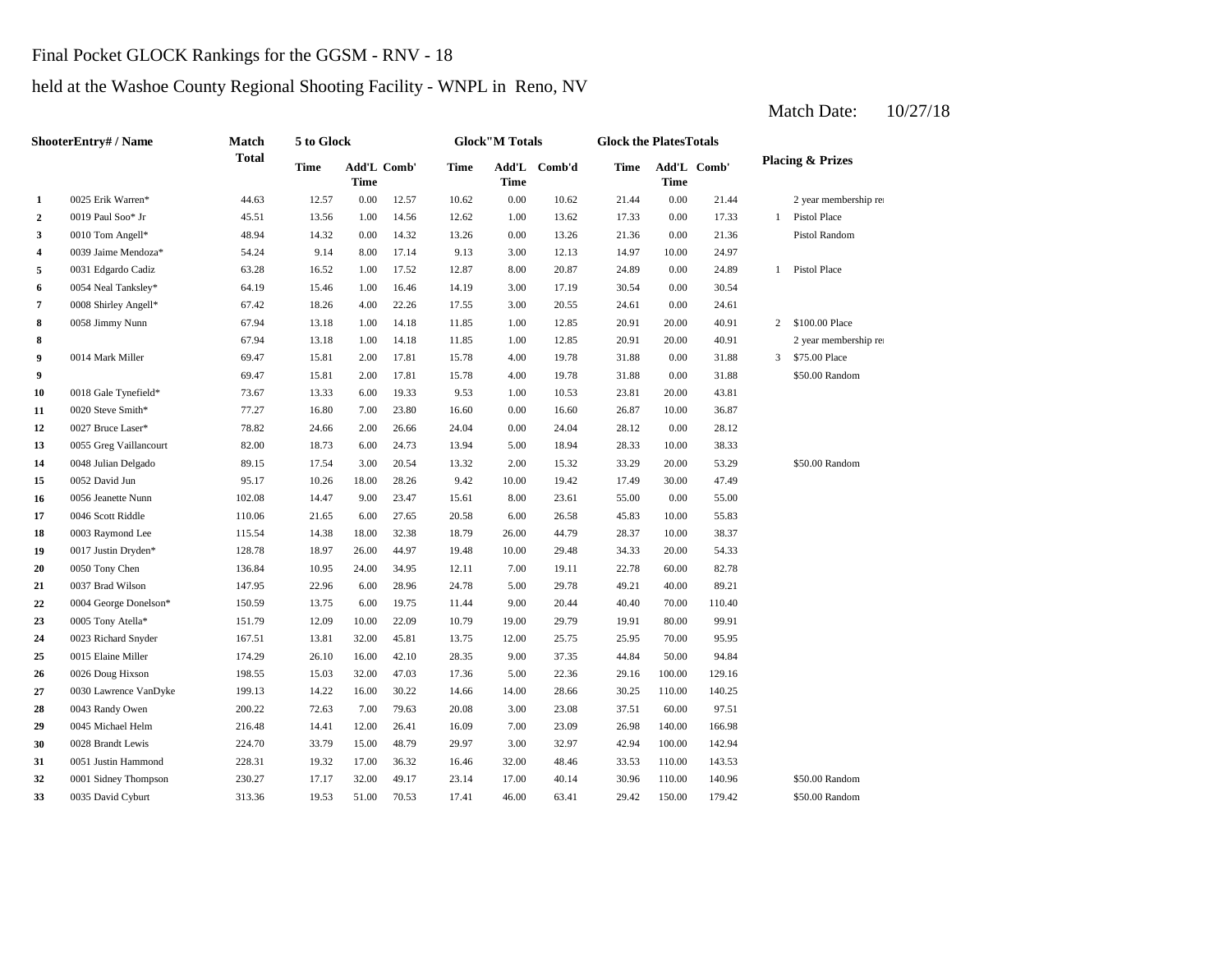| ShooterEntry# / Name |                         | <b>Match</b> | 5 to Glock |                     |        |        | <b>Glock</b> "M Totals |        | <b>Glock the Plates Totals</b> |        |             |                             |
|----------------------|-------------------------|--------------|------------|---------------------|--------|--------|------------------------|--------|--------------------------------|--------|-------------|-----------------------------|
|                      |                         | <b>Total</b> | Time       | Add'L Comb'<br>Time |        | Time   | Add'L<br>Time          | Comb'd | Time                           | Time   | Add'L Comb' | <b>Placing &amp; Prizes</b> |
| 34                   | 0040 Cassandra Eagleton | 382.57       | 26.94      | 29.00               | 55.94  | 33.17  | 28.00                  | 61.17  | 45.46                          | 220.00 | 265.46      |                             |
| 35                   | 0032 Kathryn Dumas      | 474.57       | 55.00      | 49.00               | 104.00 | 61.15  | 58.00                  | 119.15 | 131.42                         | 120.00 | 251.42      |                             |
| 36                   | 0042 Devin DeForest     | 644.17       | 17.62      | 39.00               | 56.62  | 299.97 | 150.00                 | 449.97 | 37.58                          | 100.00 | 137.58      |                             |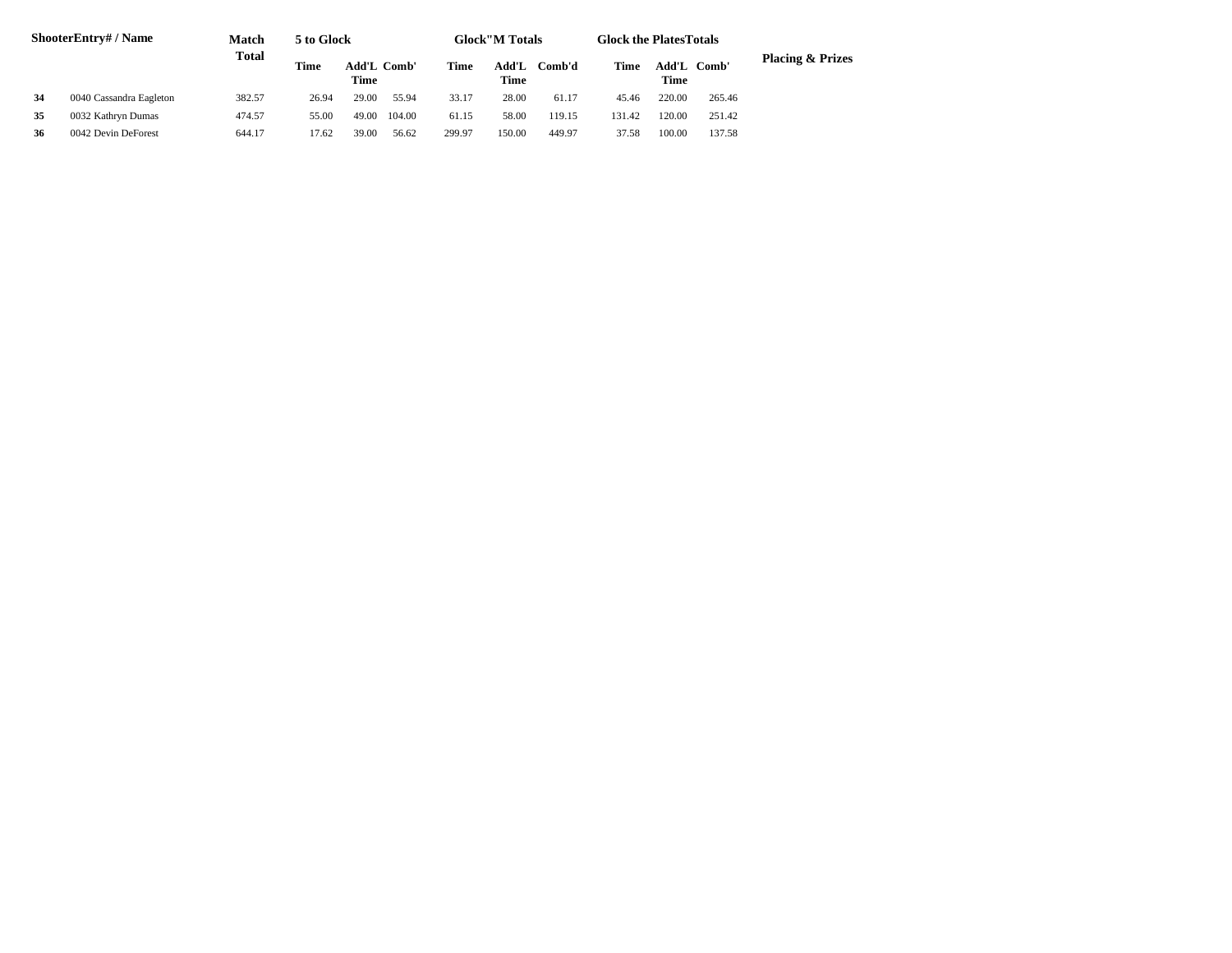Match Date:

**The following scores have not been included in the above results due to administrative issues or scoring errors Please call the GSSF office (770) 437-4718 as soon as possible for further clarification. Thank you.**

**Shooters who did not finish the match...**

**Shooters who did not show**

**0**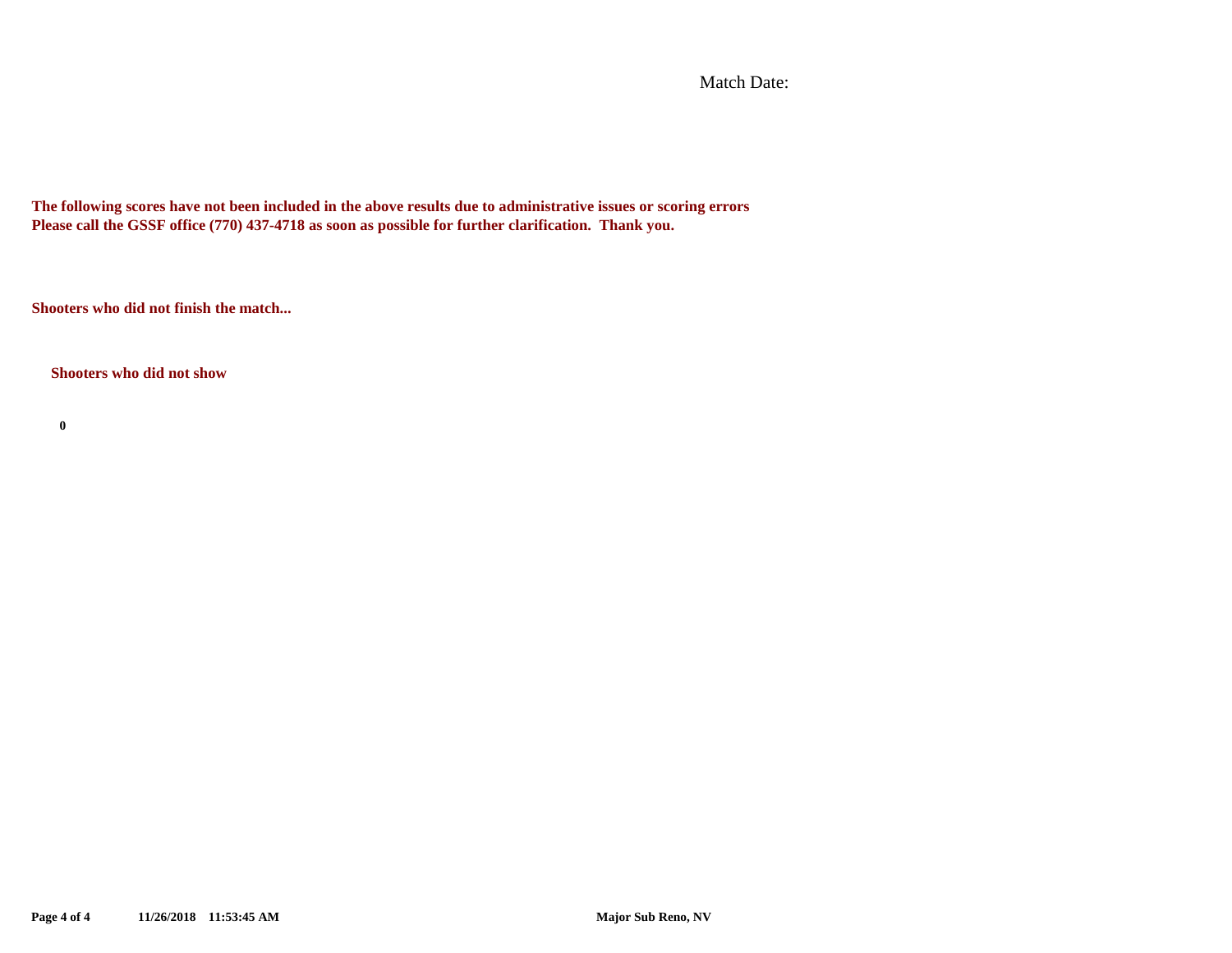# Final Civilian Rankings for the Silver State GLOCK Showdown X

# held at the Washoe County Regional Shooting Facility - WNPL in Reno, NV

| ShooterEntry# / Name |                          | Match  | 5 to Glock |       |                    |       | <b>Glock"M Totals</b> |              | <b>Glock the Plates Totals</b> |       |             |                |                             |                      |
|----------------------|--------------------------|--------|------------|-------|--------------------|-------|-----------------------|--------------|--------------------------------|-------|-------------|----------------|-----------------------------|----------------------|
|                      |                          | Total  | Time       | Time  | <b>Add'L Comb'</b> | Time  | Time                  | Add'L Comb'd | Time                           | Time  | Add'L Comb' |                | <b>Placing &amp; Prizes</b> | <b>Categories</b>    |
| 1                    | 0014 Tony Atella         | 57.79  | 18.60      | 7.00  | 25.60              | 15.86 | 1.00                  | 16.86        | 15.33                          | 0.00  | 15.33       |                | 1 Pistol Place              |                      |
| 2                    | 0301 David Jun           | 63.39  | 19.27      | 7.00  | 26.27              | 15.89 | 5.00                  | 20.89        | 16.23                          | 0.00  | 16.23       | 2              | 100 Place                   |                      |
| 3                    | 0294 Tony Chen           | 70.88  | 13.17      | 13.00 | 26.17              | 13.33 | 13.00                 | 26.33        | 18.38                          | 0.00  | 18.38       | 3 <sup>1</sup> | 75 Place                    |                      |
| 4                    | 0324 Jimmy Nunn          | 73.54  | 17.18      | 14.00 | 31.18              | 17.47 | 4.00                  | 21.47        | 20.89                          | 0.00  | 20.89       |                |                             |                      |
| 5                    | 0103 Jean Smith          | 75.78  | 24.27      | 11.00 | 35.27              | 21.38 | 2.00                  | 23.38        | 17.13                          | 0.00  | 17.13       |                | 75 Adult Female             | Adult Female, Senior |
| 5                    |                          | 75.78  | 24.27      | 11.00 | 35.27              | 21.38 | 2.00                  | 23.38        | 17.13                          | 0.00  | 17.13       |                | 75 Senior                   | Adult Female, Senior |
| 6                    | 0227 Shelton Chun        | 75.98  | 19.90      | 16.00 | 35.90              | 16.69 | 6.00                  | 22.69        | 17.39                          | 0.00  | 17.39       |                |                             | Senior               |
| 7                    | 0271 Julian Delgado      | 78.62  | 22.62      | 3.00  | 25.62              | 16.62 | 10.00                 | 26.62        | 26.38                          | 0.00  | 26.38       |                | 50 Random                   |                      |
| 8                    | 0076 Steve Goltiao       | 81.37  | 29.42      | 1.00  | 30.42              | 21.74 | 7.00                  | 28.74        | 22.21                          | 0.00  | 22.21       |                |                             |                      |
| 9                    | 0152 Andy Boone          | 84.13  | 26.02      | 11.00 | 37.02              | 19.01 | 0.00                  | 19.01        | 28.10                          | 0.00  | 28.10       |                |                             |                      |
| 10                   | 0054 Nathan Pruss        | 88.91  | 19.82      | 17.00 | 36.82              | 16.76 | 11.00                 | 27.76        | 24.33                          | 0.00  | 24.33       |                |                             |                      |
| 11                   | 0122 Brian Lorenz        | 90.56  | 17.28      | 21.00 | 38.28              | 16.10 | 18.00                 | 34.10        | 18.18                          | 0.00  | 18.18       |                |                             |                      |
| 12                   | 0287 Scott Anderson      | 91.70  | 17.34      | 19.00 | 36.34              | 19.61 | 18.00                 | 37.61        | 17.75                          | 0.00  | 17.75       |                |                             |                      |
| 13                   | 0024 Chava Katz          | 93.87  | 27.50      | 15.00 | 42.50              | 23.57 | 1.00                  | 24.57        | 26.80                          | 0.00  | 26.80       |                |                             | Adult Female, Senior |
| 14                   | 0189 Lawrence VanDyke    | 94.48  | 19.03      | 15.00 | 34.03              | 19.38 | 9.00                  | 28.38        | 22.07                          | 10.00 | 32.07       |                |                             |                      |
| 15                   | 0262 Michael Helm        | 97.17  | 17.68      | 26.00 | 43.68              | 14.45 | 12.00                 | 26.45        | 27.04                          | 0.00  | 27.04       |                |                             |                      |
| 16                   | 0309 Greg Vaillancourt   | 100.89 | 27.47      | 25.00 | 52.47              | 19.19 | 4.00                  | 23.19        | 25.23                          | 0.00  | 25.23       |                |                             |                      |
| 17                   | 0129 Edward Koh          | 101.02 | 17.35      | 30.00 | 47.35              | 16.44 | 18.00                 | 34.44        | 19.23                          | 0.00  | 19.23       |                |                             |                      |
| 18                   | 0118 Clark Crowell       | 102.36 | 22.12      | 21.00 | 43.12              | 20.88 | 10.00                 | 30.88        | 28.36                          | 0.00  | 28.36       |                |                             |                      |
| 19                   | 0225 Dominic Dolar       | 102.49 | 28.96      | 6.00  | 34.96              | 26.59 | 10.00                 | 36.59        | 30.94                          | 0.00  | 30.94       |                |                             |                      |
| 20                   | 0210 Robert Kelley       | 102.89 | 30.86      | 12.00 | 42.86              | 29.25 | 0.00                  | 29.25        | 30.78                          | 0.00  | 30.78       |                | 75 Super Senior             | Super Senior         |
| 21                   | 0087 Justin Dryden*      | 103.69 | 35.98      | 14.00 | 49.98              | 29.46 | 0.00                  | 29.46        | 24.25                          | 0.00  | 24.25       |                |                             |                      |
| 22                   | 0132 Willie Tamura       | 103.85 | 26.47      | 17.00 | 43.47              | 23.41 | 7.00                  | 30.41        | 29.97                          | 0.00  | 29.97       |                |                             | Super Senior         |
| 23                   | 0167 Johnny Clare        | 108.83 | 25.26      | 11.00 | 36.26              | 21.41 | 15.00                 | 36.41        | 36.16                          | 0.00  | 36.16       |                |                             |                      |
| 24                   | 0059 Amanda Williams     | 109.76 | 26.44      | 13.00 | 39.44              | 28.25 | 1.00                  | 29.25        | 31.07                          | 10.00 | 41.07       |                |                             | <b>Adult Female</b>  |
| 25                   | 0267 Scott Riddle        | 113.60 | 35.64      | 9.00  | 44.64              | 31.55 | 6.00                  | 37.55        | 31.41                          | 0.00  | 31.41       |                |                             | Senior               |
| 26                   | 0060 Marc Williams       | 119.20 | 16.18      | 31.00 | 47.18              | 17.75 | 28.00                 | 45.75        | 26.27                          | 0.00  | 26.27       |                |                             |                      |
| 27                   | 0209 Kenneth Gullion     | 119.94 | 34.76      | 19.00 | 53.76              | 31.38 | 9.00                  | 40.38        | 25.80                          | 0.00  | 25.80       |                | 75 Challenged               | Challenged           |
| 28                   | 0130 Robert Rodd Jr.     | 123.20 | 22.40      | 38.00 | 60.40              | 22.09 | 5.00                  | 27.09        | 35.71                          | 0.00  | 35.71       |                |                             |                      |
| 29                   | 0181 Curtis Mason        | 126.95 | 24.89      | 26.00 | 50.89              | 23.29 | 20.00                 | 43.29        | 32.77                          | 0.00  | 32.77       |                |                             | Senior               |
| 30                   | 0032 Nancy Lam           | 127.73 | 28.69      | 36.00 | 64.69              | 26.89 | 8.00                  | 34.89        | 28.15                          | 0.00  | 28.15       |                |                             | <b>Adult Female</b>  |
| 31                   | 0220 Jose Nastor         | 128.59 | 33.61      | 11.00 | 44.61              | 24.44 | 27.00                 | 51.44        | 32.54                          | 0.00  | 32.54       |                |                             | Senior               |
| 32                   | 0253 Randy Owen          | 130.97 | 31.16      | 16.00 | 47.16              | 29.73 | 6.00                  | 35.73        | 48.08                          | 0.00  | 48.08       |                |                             | Super Senior         |
| 33                   | 0111 Andreas Christensen | 132.10 | 44.42      | 13.00 | 57.42              | 26.48 | 20.00                 | 46.48        | 28.20                          | 0.00  | 28.20       |                |                             |                      |
| 34                   | 0125 Richard Snyder      | 135.97 | 24.39      | 16.00 | 40.39              | 24.63 | 21.00                 | 45.63        | 39.95                          | 10.00 | 49.95       |                |                             | Senior               |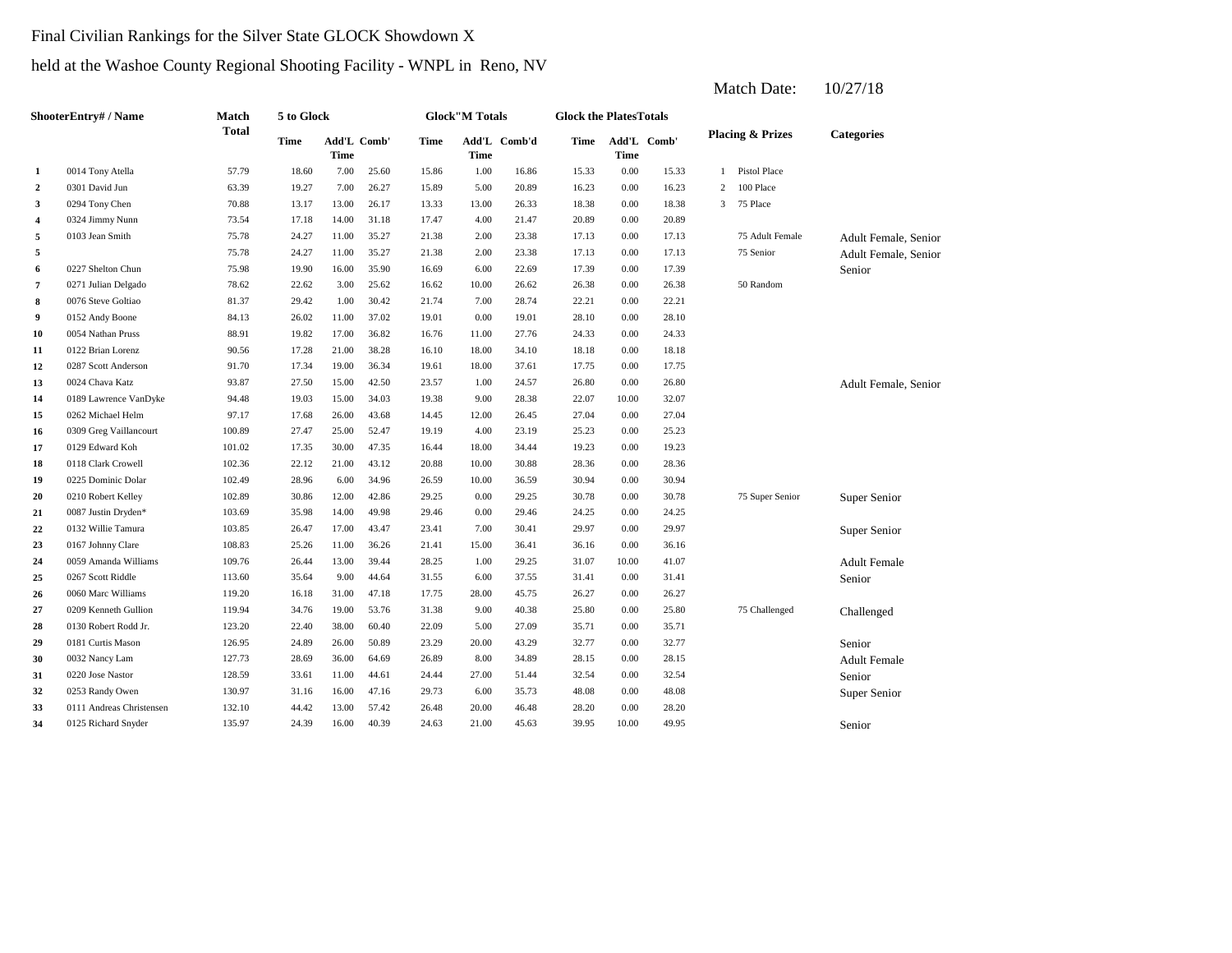|    | <b>ShooterEntry#/Name</b> | Match        | 5 to Glock |                            |        |       | <b>Glock"M Totals</b> |              |       | <b>Glock the PlatesTotals</b>   |        |                             |                            |  |
|----|---------------------------|--------------|------------|----------------------------|--------|-------|-----------------------|--------------|-------|---------------------------------|--------|-----------------------------|----------------------------|--|
|    |                           | <b>Total</b> | Time       | Add'L Comb'<br><b>Time</b> |        | Time  | <b>Time</b>           | Add'L Comb'd |       | Time Add'L Comb'<br><b>Time</b> |        | <b>Placing &amp; Prizes</b> | <b>Categories</b>          |  |
| 35 | 0157 Earnest Rausch       | 136.38       | 37.71      | 12.00                      | 49.71  | 24.69 | 31.00                 | 55.69        | 30.98 | 0.00                            | 30.98  |                             |                            |  |
| 36 | 0249 Clarence Mills       | 137.70       | 34.27      | 17.00                      | 51.27  | 32.90 | 16.00                 | 48.90        | 37.53 | 0.00                            | 37.53  | 2 year membership re        | Senior                     |  |
| 37 | 0136 Paula Tamura         | 137.81       | 39.20      | 21.00                      | 60.20  | 37.86 | 4.00                  | 41.86        | 35.75 | 0.00                            | 35.75  |                             | Adult Female, Senior       |  |
| 38 | 0246 Lee Yacovett         | 140.81       | 28.11      | 13.00                      | 41.11  | 27.58 | 6.00                  | 33.58        | 46.12 | 20.00                           | 66.12  |                             |                            |  |
| 39 | 0323 Jeanette Nunn        | 140.90       | 30.34      | 14.00                      | 44.34  | 28.21 | 4.00                  | 32.21        | 64.35 | 0.00                            | 64.35  | 50 Random                   | <b>Adult Female</b>        |  |
| 40 | 0180 Odessa Fletcher      | 142.52       | 43.70      | 10.00                      | 53.70  | 35.94 | 2.00                  | 37.94        | 50.88 | 0.00                            | 50.88  | 75 Junior Female            | Junior Female              |  |
| 41 | 0126 Deborah Doolittle    | 147.52       | 41.34      | 7.00                       | 48.34  | 35.46 | 25.00                 | 60.46        | 38.72 | 0.00                            | 38.72  |                             | <b>Adult Female</b>        |  |
| 42 | 0164 Doug Hixson          | 150.43       | 22.90      | 35.00                      | 57.90  | 21.65 | 47.00                 | 68.65        | 23.88 | 0.00                            | 23.88  |                             | Senior                     |  |
| 43 | 0120 Nathan Billings      | 150.51       | 21.36      | 21.00                      | 42.36  | 24.98 | 21.00                 | 45.98        | 32.17 | 30.00                           | 62.17  |                             |                            |  |
| 44 | 0080 Erik Cervantes       | 152.58       | 40.66      | 21.00                      | 61.66  | 30.93 | 25.00                 | 55.93        | 34.99 | 0.00                            | 34.99  |                             |                            |  |
| 45 | 0057 Christopher Slack    | 155.00       | 31.59      | 12.00                      | 43.59  | 31.52 | 22.00                 | 53.52        | 57.89 | 0.00                            | 57.89  |                             |                            |  |
| 46 | 0304 Benjamin Clowers     | 162.84       | 36.17      | 24.00                      | 60.17  | 34.75 | 6.00                  | 40.75        | 51.92 | 10.00                           | 61.92  | Pistol Random               |                            |  |
| 47 | 0283 Taylor Reese         | 163.69       | 20.34      | 37.00                      | 57.34  | 15.79 | 37.00                 | 52.79        | 33.56 | 20.00                           | 53.56  | 50 Random                   |                            |  |
| 48 | 0277 Angel Bautista       | 165.46       | 19.80      | 40.00                      | 59.80  | 19.30 | 43.00                 | 62.30        | 33.36 | 10.00                           | 43.36  |                             |                            |  |
| 49 | 0128 Daniel Kaplan        | 172.02       | 28.13      | 45.00                      | 73.13  | 25.29 | 6.00                  | 31.29        | 37.60 | 30.00                           | 67.60  |                             |                            |  |
| 50 | 0153 Blake Kreitzer       | 176.10       | 18.07      | 41.00                      | 59.07  | 17.01 | 52.00                 | 69.01        | 38.02 | 10.00                           | 48.02  |                             |                            |  |
| 51 | 0315 Andrew Knox          | 180.18       | 36.76      | 22.00                      | 58.76  | 40.48 | 21.00                 | 61.48        | 49.94 | 10.00                           | 59.94  |                             | Super Senior               |  |
| 52 | 0176 John Kotaki          | 180.81       | 27.98      | 27.00                      | 54.98  | 26.17 | 27.00                 | 53.17        | 42.66 | 30.00                           | 72.66  |                             | Super Senior               |  |
| 53 | 0248 Emma Mills           | 181.39       | 24.06      | 45.00                      | 69.06  | 23.32 | 59.00                 | 82.32        | 30.01 | 0.00                            | 30.01  | Pistol Random               | Junior Female              |  |
| 54 | 0297 Frank Presley        | 184.14       | 30.50      | 44.00                      | 74.50  | 27.80 | 32.00                 | 59.80        | 49.84 | 0.00                            | 49.84  | 50 Random                   | Super Senior               |  |
| 55 | 0081 Emily Cervantes      | 187.14       | 53.67      | 11.00                      | 64.67  | 37.12 | 21.00                 | 58.12        | 64.35 | 0.00                            | 64.35  |                             | <b>Adult Female</b>        |  |
| 56 | 0213 Michael Kaeske       | 202.30       | 41.86      | 36.00                      | 77.86  | 32.73 | 20.00                 | 52.73        | 41.71 | 30.00                           | 71.71  |                             | Super Senior               |  |
| 57 | 0065 Dick Polk            | 204.13       | 42.64      | 59.00                      | 101.64 | 41.16 | 23.00                 | 64.16        | 38.33 | 0.00                            | 38.33  |                             | Super Senior               |  |
| 58 | 0117 Karen Meltvedt-Brown | 206.76       | 40.94      | 27.00                      | 67.94  | 37.15 | 9.00                  | 46.15        | 62.67 | 30.00                           | 92.67  |                             | Adult Female, Senior       |  |
| 59 | 0300 Carl Reissig IV      | 207.79       | 34.85      | 38.00                      | 72.85  | 26.59 | 22.00                 | 48.59        | 46.35 | 40.00                           | 86.35  | 2 year membership re        |                            |  |
| 60 | 0050 Bo Murdock           | 209.59       | 31.24      | 33.00                      | 64.24  | 31.94 | 41.00                 | 72.94        | 42.41 | 30.00                           | 72.41  |                             | Senior                     |  |
| 61 | 0212 Gary Harder          | 212.20       | 30.29      | 40.00                      | 70.29  | 24.85 | 40.00                 | 64.85        | 57.06 | 20.00                           | 77.06  |                             | Senior                     |  |
| 62 | 0269 Joel Dauffenbach     | 214.00       | 45.57      | 24.00                      | 69.57  | 57.45 | 40.00                 | 97.45        | 46.98 | 0.00                            | 46.98  |                             | Super Senior               |  |
| 63 | 0068 Elaine Miller        | 214.05       | 67.50      | 11.00                      | 78.50  | 61.09 | 16.00                 | 77.09        | 58.46 | 0.00                            | 58.46  |                             | Adult Female, Super Senior |  |
| 64 | 0285 Christian Anderson   | 214.54       | 18.31      | 119.00                     | 137.31 | 17.09 | 34.00                 | 51.09        | 26.14 | 0.00                            | 26.14  |                             |                            |  |
| 65 | 0035 Fred Ruggiero        | 218.74       | 36.37      | 33.00                      | 69.37  | 42.78 | 23.00                 | 65.78        | 53.59 | 30.00                           | 83.59  |                             | Super Senior               |  |
| 66 | 0156 Morgan Rausch        | 219.51       | 35.34      | 19.00                      | 54.34  | 43.36 | 18.00                 | 61.36        | 53.81 | 50.00                           | 103.81 | 75 Junior Male              | Junior Male                |  |
| 67 | 0056 Cheeleng Slack       | 220.37       | 40.66      | 31.00                      | 71.66  | 37.74 | 21.00                 | 58.74        | 59.97 | 30.00                           | 89.97  |                             | <b>Adult Female</b>        |  |
| 68 | 0298 Vernon Brooks        | 228.64       | 26.15      | 54.00                      | 80.15  | 32.33 | 30.00                 | 62.33        | 46.16 | 40.00                           | 86.16  |                             |                            |  |
| 69 | 0178 Rich Baker           | 232.34       | 24.65      | 99.00                      | 123.65 | 26.73 | 36.00                 | 62.73        | 35.96 | 10.00                           | 45.96  |                             |                            |  |
| 70 | 0278 Ronnie Dela Paz      | 233.43       | 35.25      | 57.00                      | 92.25  | 23.74 | 40.00                 | 63.74        | 47.44 | 30.00                           | 77.44  |                             |                            |  |
| 71 | 0013 Joshua Blodget       | 234.10       | 40.58      | 28.00                      | 68.58  | 50.85 | 30.00                 | 80.85        | 54.67 | 30.00                           | 84.67  |                             | Junior Male, Challenged    |  |
| 72 | 0312 Gordon Bridges       | 243.11       | 39.75      | 6.00                       | 45.75  | 40.90 | 18.00                 | 58.90        | 58.46 | 80.00                           | 138.46 |                             | Super Senior               |  |
| 73 | 0123 Mark Brodsky         | 249.82       | 47.72      | 17.00                      | 64.72  | 38.23 | 24.00                 | 62.23        | 72.87 | 50.00                           | 122.87 |                             | Super Senior               |  |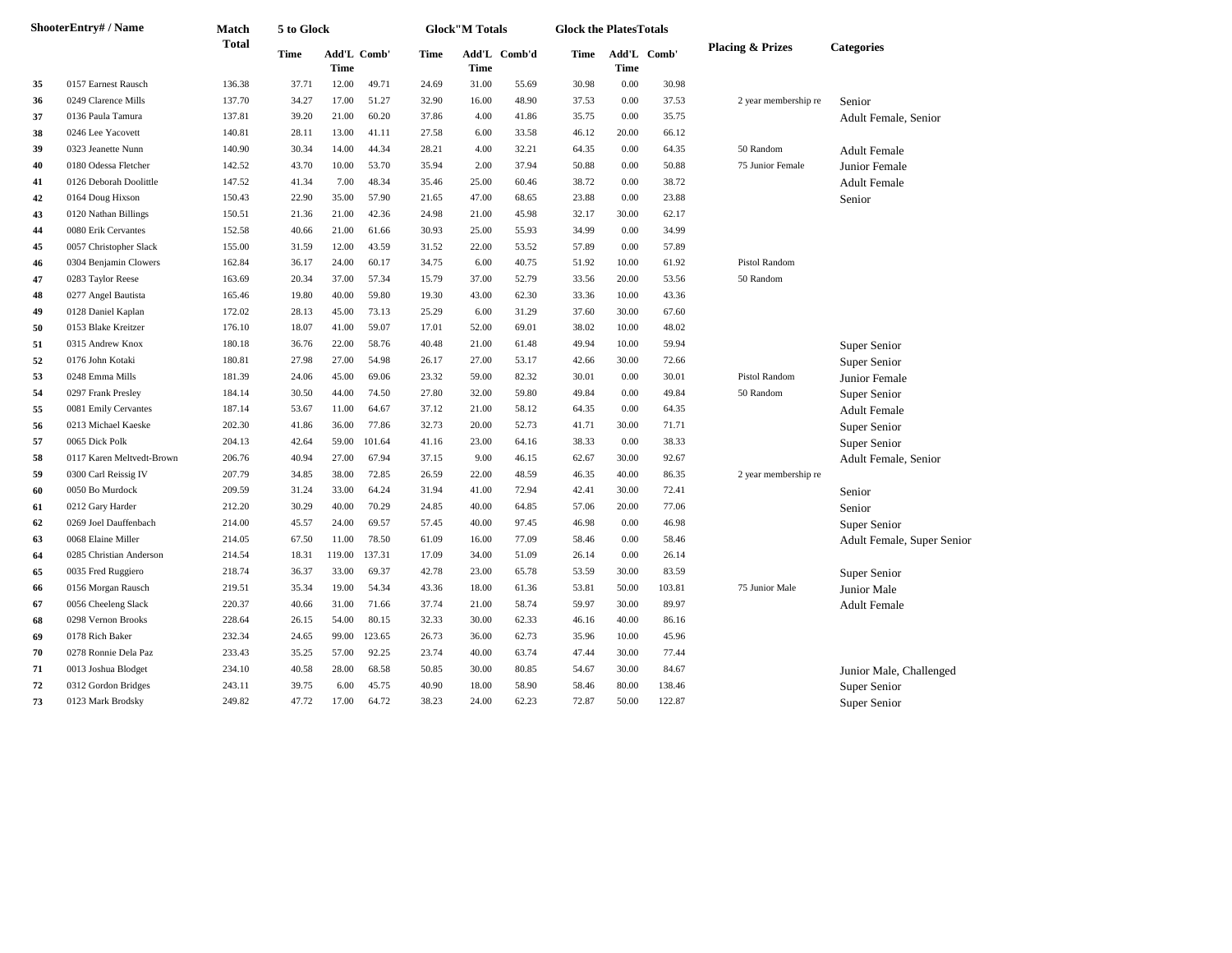| ShooterEntry# / Name |                         | <b>Match</b> | 5 to Glock |                            |        | <b>Glock</b> "M Totals |             |              |        | <b>Glock the PlatesTotals</b> |             |                             |                     |
|----------------------|-------------------------|--------------|------------|----------------------------|--------|------------------------|-------------|--------------|--------|-------------------------------|-------------|-----------------------------|---------------------|
|                      |                         | <b>Total</b> | Time       | Add'L Comb'<br><b>Time</b> |        | Time                   | <b>Time</b> | Add'L Comb'd | Time   | Time                          | Add'L Comb' | <b>Placing &amp; Prizes</b> | <b>Categories</b>   |
| 74                   | 0019 Ed Fox             | 254.57       | 33.32      | 47.00                      | 80.32  | 33.79                  | 36.00       | 69.79        | 74.46  | 30.00                         | 104.46      |                             | Super Senior        |
| 75                   | 0030 Bernard Weinzimmer | 268.99       | 32.85      | 99.00                      | 131.85 | 26.36                  | 40.00       | 66.36        | 60.78  | 10.00                         | 70.78       |                             | Super Senior        |
| 76                   | 0299 James Frolich      | 273.73       | 33.08      | 30.00                      | 63.08  | 44.92                  | 30.00       | 74.92        | 75.73  | 60.00                         | 135.73      |                             | Senior              |
| 77                   | 0211 David Urman        | 274.25       | 41.25      | 37.00                      | 78.25  | 35.48                  | 36.00       | 71.48        | 74.52  | 50.00                         | 124.52      |                             | Senior              |
| 78                   | 0257 Tish Silva         | 274.40       | 36.63      | 41.00                      | 77.63  | 34.88                  | 31.00       | 65.88        | 70.89  | 60.00                         | 130.89      |                             | <b>Adult Female</b> |
| 79                   | 0083 Randall Stromlund  | 295.73       | 28.24      | 38.00                      | 66.24  | 24.97                  | 31.00       | 55.97        | 43.52  | 130.00                        | 173.52      |                             | Senior              |
| 80                   | 0252 Devin DeForest     | 318.34       | 28.39      | 80.00                      | 108.39 | 29.32                  | 58.00       | 87.32        | 62.63  | 60.00                         | 122.63      |                             | Junior Male         |
| 81                   | 0196 Aaron Ammons       | 332.57       | 22.26      | 38.00                      | 60.26  | 33.64                  | 43.00       | 76.64        | 65.67  | 130.00                        | 195.67      |                             |                     |
| 82                   | 0172 Donald Scheppmann  | 332.63       | 38.77      | 104.00                     | 142.77 | 38.20                  | 33.00       | 71.20        | 58.66  | 60.00                         | 118.66      |                             | Super Senior        |
| 83                   | 0110 Denise Rodd        | 347.75       | 53.69      | 37.00                      | 90.69  | 47.22                  | 29.00       | 76.22        | 80.84  | 100.00                        | 180.84      |                             | <b>Adult Female</b> |
| 84                   | 0074 Matthew Stock      | 349.10       | 25.16      | 62.00                      | 87.16  | 25.48                  | 41.00       | 66.48        | 45.46  | 150.00                        | 195.46      |                             |                     |
| 85                   | 0265 Kuyen Yip          | 351.40       | 33.43      | 63.00                      | 96.43  | 115.25                 | 45.00       | 160.25       | 64.72  | 30.00                         | 94.72       |                             |                     |
| 86                   | 0202 David Cyburt       | 366.61       | 27.98      | 85.00                      | 112.98 | 28.77                  | 24.00       | 52.77        | 50.86  | 150.00                        | 200.86      | 50 Random                   | Senior              |
| 87                   | 0208 Larry Lewis        | 371.21       | 38.17      | 64.00                      | 102.17 | 30.69                  | 73.00       | 103.69       | 65.35  | 100.00                        | 165.35      |                             |                     |
| 88                   | 0206 David Bell         | 371.25       | 31.13      | 84.00                      | 115.13 | 24.90                  | 71.00       | 95.90        | 50.22  | 110.00                        | 160.22      | 2 year membership re        | Junior Male         |
| 89                   | 0238 Michael Hamilton   | 376.65       | 37.10      | 50.00                      | 87.10  | 32.62                  | 80.00       | 112.62       | 76.93  | 100.00                        | 176.93      | Pistol Random               | Super Senior        |
| 90                   | 0256 Donald Robak       | 447.94       | 70.55      | 46.00                      | 116.55 | 70.52                  | 42.00       | 112.52       | 108.87 | 110.00                        | 218.87      | Pistol Random               | Super Senior        |
| 91                   | 0247 Vladimir Mironov   | 504.58       | 63.09      | 62.00                      | 125.09 | 59.50                  | 16.00       | 75.50        | 143.99 | 160.00                        | 303.99      | \$20.00 Random              |                     |
| 92                   | 0170 Ames Sabellano     | 538.12       | 45.86      | 108.00                     | 153.86 | 43.05                  | 152.00      | 195.05       | 79.21  | 110.00                        | 189.21      |                             | <b>Adult Female</b> |
| 93                   | 0154 Wayne Levenfield   | 630.20       | 77.72      | 77.00                      | 154.72 | 63.97                  | 131.00      | 194.97       | 100.51 | 180.00                        | 280.51      |                             | Super Senior        |
| 94                   | 0224 Priscilla Dolar    | 847.58       | 78.75      | 146.00                     | 224.75 | 114.90                 | 114.00      | 228.90       | 223.93 | 170.00                        | 393.93      | 2 year membership re        | <b>Adult Female</b> |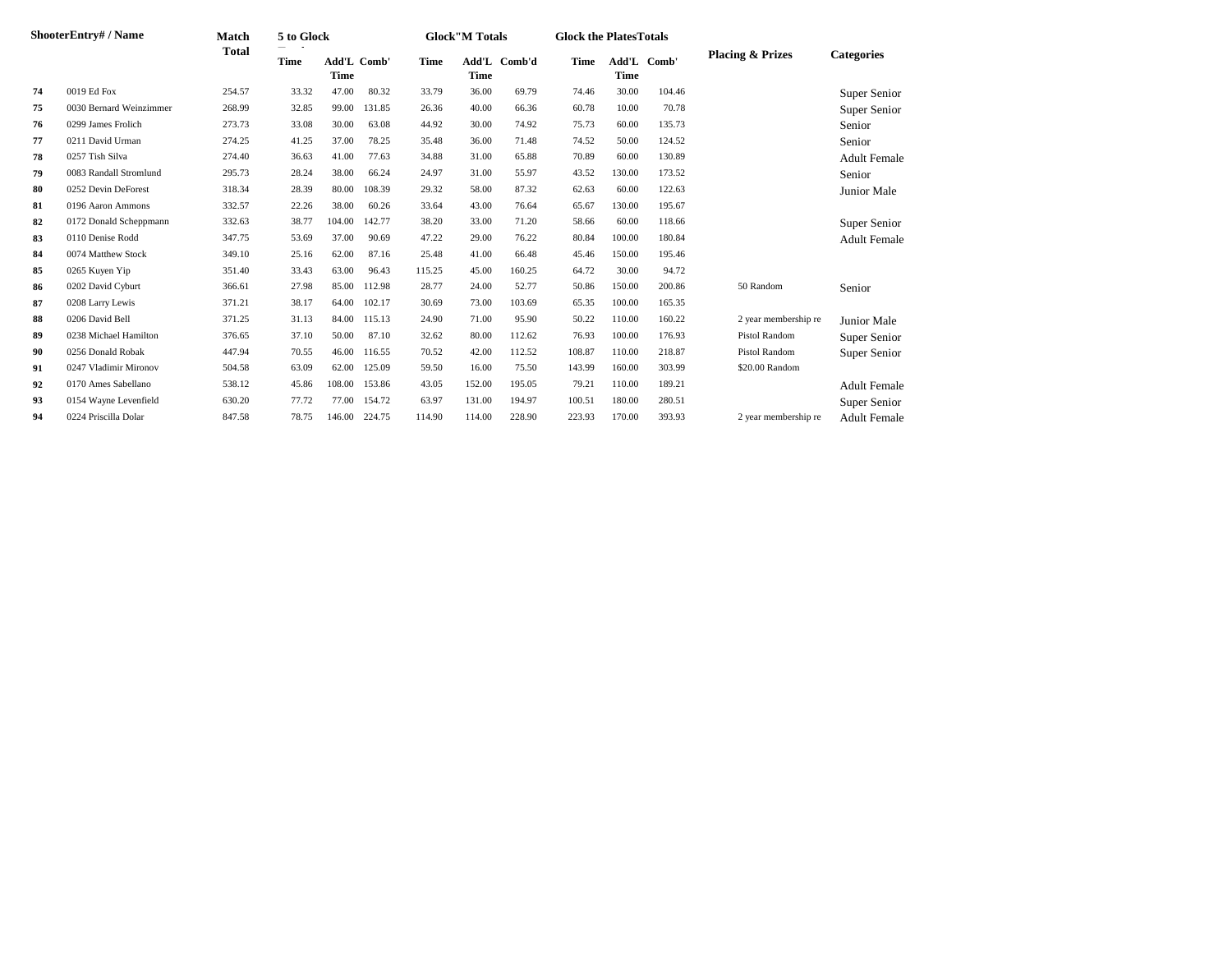Final Competition Rankings for the Silver State GLOCK Showdown X

held at the Washoe County Regional Shooting Facility - WNPL in Reno, NV

#### **2** 0142 Erik Warren\* 56.52 17.00 6.00 23.00 15.41 2.00 17.41 16.11 **3** 4.00 **145 Johnny Louie Jr.\*** 57.46 17.95 4.00 21.95 16.34 4.00 20.34 15.17 **4** 0037 Ron Sechler\* 58.70 16.41 6.00 22.41 14.96 5.00 19.96 16.33 **5** 0.00 16.03 0044 Tom Angell\* 59.39 21.20 4.00 25.20 **6** 0016 Tony Atella\* 59.40 18.01 3.00 21.01 15.20 6.00 21.20 17.19 **7** 0289 Colton Piccinini\* 61.30 16.97 11.00 27.97 13.49 6.00 19.49 13.84 **8** 0149 Scott Harms\* 62.84 20.63 6.00 26.63 16.05 0.00 16.05 20.16 **9** 0233 Jaime Mendoza\* 63.20 15.70 17.00 32.70 10.75 6.00 16.75 13.75 **10** 0260 Aaron Schooley\* 64.48 16.76 4.00 20.76 15.80 10.00 25.80 17.92 0.00 **11** 0095 Gale Tynefield\* 65.12 20.87 9.00 29.87 15.35 4.00 19.35 15.90 0.00 **12** 0063 Tom Lashbrook\* 67.01 21.85 1.00 22.85 18.47 2.00 20.47 23.69 0.00 23.69 **13** 2.00 18.45 0009 George Donelson\* 70.05 25.18 6.00 31.18 18.42 **14** 5.00 21.57 0306 Neal Tanksley\* 72.15 20.77 8.00 28.77 16.81 **15** 5.00 16.51 0326 Jimmy Nunn 74.88 18.97 17.00 35.97 17.40 22.40 **16** 0303 David Jun 75.17 17.94 13.00 30.94 15.75 11.00 26.75 17.48 **16** 11.00 26.75 17.48 **17** 1.00 19.55 0039 Shirley Angell\* 79.53 26.26 10.00 36.26 22.72 **18** 8.00 21.95 0028 Ken Chambers 80.22 22.24 7.00 29.24 21.03 29.03 **19** 3.00 21.19 0272 Julian Delgado 80.73 28.01 11.00 39.01 17.53 **20** 0229 Shelton Chun 80.83 21.17 21.00 42.17 17.25 4.00 21.25 17.41 **21** 0318 Donald Hodges\* 84.28 19.60 18.00 37.60 17.12 10.00 27.12 19.56 **22** 0072 Mark Miller **28.42** 28.99 4.00 32.99 23.53 1.00 24.53 27.90 **23** 21.00 16.94 0186 Richard Lesher 86.40 19.86 11.00 30.86 17.60 38.60 0.00 **24** 10.00 **20.53 23.25 23.25 23.25 23.25 20.67 20.67 20.53 25** 14.00 23.03 0279 Alex Arkhangelskiy 86.45 20.45 15.00 35.45 13.97 **26** 0077 Steve Goltiao 86.58 33.61 4.00 37.61 21.44 4.00 25.44 23.53 **27** 0251 Matt DeForest 87.16 17.95 2.00 19.95 13.21 21.00 34.21 23.00 10.00 **28** 5.00 18.84 0263 Michael Helm 87.60 16.63 32.00 48.63 15.13 20.13 0.00 18.84 **29** 0100 Steve Smith\* 88.53 23.80 7.00 30.80 22.18 12.00 34.18 23.55 **30** 171 Larry Harris **19.50** 90.02 24.34 22.00 46.34 20.18 4.00 24.18 19.50 **31** 0058 Christopher Slack 92.53 29.51 5.00 34.51 23.69 2.00 25.69 32.33 0.00 **32** 0.00 27.15 0090 Justin Dryden\* 96.89 30.52 9.00 39.52 30.22 30.22 0.00 27.15 **33** 7.00 31.87 0219 Troy McClintock 97.17 27.71 7.00 34.71 23.59 **34** 0055 Nathan Pruss **18.00 21.07** 17.00 21.16 17.00 23.16 20.71 18.00 38.71 21.07 0.00 21.07 30.59 0.00 31.87 0055 Nathan Pruss 97.94 21.16 17.00 38.16 20.71 18.00 38.71 32.33 0.00 19.50 34.18 0.00 23.55 33.00 0.00 23.53 27.97 0.00 23.03 16.94 0104 Jean Smith 86.45 23.25 12.00 35.25 20.67 10.00 30.67 20.53 0.00 20.53 0.00 27.90 0.00 19.56 50 Random 0072 Mark Miller **85.42** 28.99 4.00 32.99 23.53 1.00 24.53 21.25 0.00 17.41 20.53 0.00 21.19 50 Random 0.00 21.95 3 75 Place 23.72 0.00 19.55 26.75 17.48 0.00 17.48 2 year membership re 26.75 0.00 17.48 2 100 Place 75.17 17.94 13.00 30.94 15.75 0.00 16.51 1 Pistol Place 21.81 0.00 21.57 20.42 0.00 18.45 50 Random 15.90 17.92 50 Random 0.00 13.75  $0.00$   $20.16$   $2$  year membership re 19.49 0.00 13.84 15.20 6.00 21.20 17.19 0.00 17.19 18.16 0.00 18.16 16.03 0.00 16.03 50 Random 19.96 16.33 0.00 16.33 3 75 Place 16.34 4.00 20.34 15.17 0.00 15.17 2 100 Place 17.41 16.11 0.00 16.11 1 Pistol Place 12.57 8.00 0.00 8.00 1 Pistol MatchMeister **Add'L Comb' Time 1** 0327 Logan Fowler\* 36.40 13.83 2.00 15.83 10.57 2.00 **Add'L Comb' Time Time Add'L Comb'd Time Time ShooterEntry# / Name Match Total 5 to Glock Time Glock"M Totals Glock the PlatesTotals Placing & Prizes Time**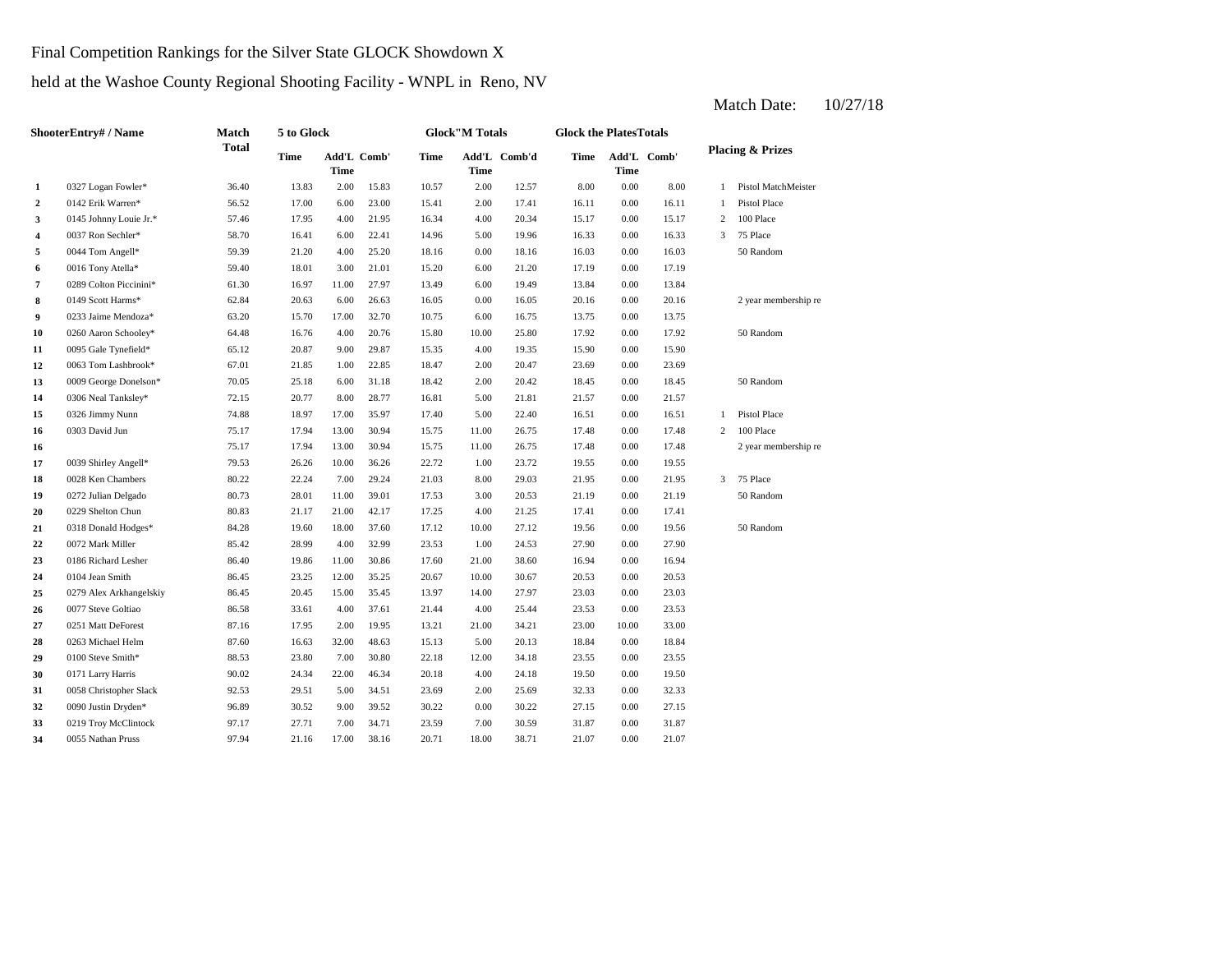| <b>ShooterEntry#/Name</b> |                          | Match<br>Total | 5 to Glock |                            |        | <b>Glock"M Totals</b> |             |              | <b>Glock the PlatesTotals</b> |                            |        |                             |  |  |
|---------------------------|--------------------------|----------------|------------|----------------------------|--------|-----------------------|-------------|--------------|-------------------------------|----------------------------|--------|-----------------------------|--|--|
|                           |                          |                | Time       | Add'L Comb'<br><b>Time</b> |        | Time                  | <b>Time</b> | Add'L Comb'd | Time                          | Add'L Comb'<br><b>Time</b> |        | <b>Placing &amp; Prizes</b> |  |  |
| 35                        | 0119 Clark Crowell       | 101.97         | 22.57      | 21.00                      | 43.57  | 20.14                 | 10.00       | 30.14        | 28.26                         | 0.00                       | 28.26  |                             |  |  |
| 36                        | 0160 Bruce Laser*        | 102.36         | 33.68      | 12.00                      | 45.68  | 29.04                 | 8.00        | 37.04        | 19.64                         | 0.00                       | 19.64  |                             |  |  |
| 37                        | 0182 Curtis Mason        | 106.13         | 25.43      | 15.00                      | 40.43  | 24.13                 | 5.00        | 29.13        | 36.57                         | 0.00                       | 36.57  |                             |  |  |
| 38                        | 0116 Scotty Brown        | 106.26         | 15.28      | 17.00                      | 32.28  | 24.37                 | 25.00       | 49.37        | 24.61                         | 0.00                       | 24.61  |                             |  |  |
| 39                        | 0175 Brandt Lewis        | 106.51         | 21.29      | 18.00                      | 39.29  | 20.77                 | 15.00       | 35.77        | 31.45                         | 0.00                       | 31.45  |                             |  |  |
| 40                        | 0138 Gary Kim            | 107.28         | 25.63      | 17.00                      | 42.63  | 17.57                 | 21.00       | 38.57        | 26.08                         | 0.00                       | 26.08  |                             |  |  |
| 41                        | 0034 Nancy Lam           | 112.07         | 36.55      | 15.00                      | 51.55  | 27.24                 | 4.00        | 31.24        | 29.28                         | 0.00                       | 29.28  |                             |  |  |
| 42                        | 0288 Scott Anderson      | 112.65         | 17.86      | 39.00                      | 56.86  | 19.37                 | 15.00       | 34.37        | 21.42                         | 0.00                       | 21.42  |                             |  |  |
| 43                        | 0321 Mike Hennigan*      | 113.28         | 31.71      | 9.00                       | 40.71  | 24.30                 | 9.00        | 33.30        | 39.27                         | 0.00                       | 39.27  |                             |  |  |
| 44                        | 0292 Justin Hammond      | 117.72         | 21.29      | 22.00                      | 43.29  | 20.64                 | 31.00       | 51.64        | 22.79                         | 0.00                       | 22.79  |                             |  |  |
| 45                        | 0166 Doug Hixson         | 118.67         | 24.78      | 21.00                      | 45.78  | 21.85                 | 17.00       | 38.85        | 34.04                         | 0.00                       | 34.04  |                             |  |  |
| 46                        | 0026 Sidney Thompson     | 135.55         | 27.48      | 13.00                      | 40.48  | 28.65                 | 16.00       | 44.65        | 40.42                         | 10.00                      | 50.42  |                             |  |  |
| 47                        | 0127 Deborah Doolittle   | 140.27         | 40.86      | 15.00                      | 55.86  | 36.28                 | 9.00        | 45.28        | 39.13                         | 0.00                       | 39.13  |                             |  |  |
| 48                        | 0226 Dominic Dolar       | 146.07         | 30.55      | 13.00                      | 43.55  | 24.89                 | 12.00       | 36.89        | 35.63                         | 30.00                      | 65.63  |                             |  |  |
| 49                        | 0255 Randy Owen          | 149.56         | 33.64      | 23.00                      | 56.64  | 31.02                 | 10.00       | 41.02        | 51.90                         | 0.00                       | 51.90  |                             |  |  |
| 50                        | 0313 Gordon Bridges      | 158.33         | 37.48      | 29.00                      | 66.48  | 31.80                 | 9.00        | 40.80        | 51.05                         | 0.00                       | 51.05  |                             |  |  |
| 51                        | 0237 Mark Brodsky        | 166.22         | 51.66      | 20.00                      | 71.66  | 41.21                 | 4.00        | 45.21        | 49.35                         | 0.00                       | 49.35  |                             |  |  |
| 52                        | 0061 Marc Williams       | 166.88         | 18.29      | 62.00                      | 80.29  | 16.51                 | 8.00        | 24.51        | 32.08                         | 30.00                      | 62.08  |                             |  |  |
| 53                        | 0112 Andreas Christensen | 170.41         | 32.29      | 35.00                      | 67.29  | 24.93                 | 18.00       | 42.93        | 40.19                         | 20.00                      | 60.19  | 50 Random                   |  |  |
| 54                        | 0221 Jose Nastor         | 171.58         | 28.69      | 45.00                      | 73.69  | 33.48                 | 12.00       | 45.48        | 32.41                         | 20.00                      | 52.41  |                             |  |  |
| 55                        | 0293 Rex Casbeer         | 177.34         | 29.64      | 56.00                      | 85.64  | 28.73                 | 21.00       | 49.73        | 31.97                         | 10.00                      | 41.97  |                             |  |  |
| 56                        | 0215 Michael Kaeske      | 179.28         | 40.37      | 37.00                      | 77.37  | 30.23                 | 21.00       | 51.23        | 40.68                         | 10.00                      | 50.68  | 2 year membership re        |  |  |
| 57                        | 0069 Elaine Miller       | 181.43         | 62.37      | 12.00                      | 74.37  | 50.90                 | 14.00       | 64.90        | 42.16                         | 0.00                       | 42.16  | 50 Random                   |  |  |
| 58                        | 0284 Taylor Reese        | 183.86         | 21.69      | 43.00                      | 64.69  | 17.72                 | 56.00       | 73.72        | 35.45                         | 10.00                      | 45.45  | 50 Random                   |  |  |
| 59                        | 0316 Andrew Knox         | 188.78         | 40.11      | 19.00                      | 59.11  | 33.30                 | 31.00       | 64.30        | 45.37                         | 20.00                      | 65.37  |                             |  |  |
| 60                        | 0052 Bo Murdock          | 203.22         | 31.19      | 51.00                      | 82.19  | 30.36                 | 20.00       | 50.36        | 40.67                         | 30.00                      | 70.67  |                             |  |  |
| 61                        | 0200 Joshua Dumas        | 205.07         | 31.06      | 28.00                      | 59.06  | 31.81                 | 17.00       | 48.81        | 67.20                         | 30.00                      | 97.20  |                             |  |  |
| 62                        | 0173 Donald Scheppmann   | 232.18         | 34.66      | 73.00                      | 107.66 | 41.53                 | 19.00       | 60.53        | 43.99                         | 20.00                      | 63.99  |                             |  |  |
| 63                        | 0179 Rich Baker          | 234.30         | 25.86      | 43.00                      | 68.86  | 26.09                 | 31.00       | 57.09        | 38.35                         | 70.00                      | 108.35 |                             |  |  |
| 64                        | 0031 Bernard Weinzimmer  | 248.67         | 27.06      | 76.00                      | 103.06 | 22.31                 | 49.00       | 71.31        | 54.30                         | 20.00                      | 74.30  |                             |  |  |
| 65                        | 0286 Christian Anderson  | 315.39         | 18.13      | 134.00                     | 152.13 | 20.07                 | 83.00       | 103.07       | 30.19                         | 30.00                      | 60.19  |                             |  |  |
| 66                        | 0266 Kuyen Yip           | 331.38         | 29.80      | 68.00                      | 97.80  | 37.84                 | 29.00       | 66.84        | 76.74                         | 90.00                      | 166.74 |                             |  |  |
| 67                        | 0239 Michael Hamilton    | 360.40         | 43.28      | 54.00                      | 97.28  | 44.60                 | 48.00       | 92.60        | 80.52                         | 90.00                      | 170.52 |                             |  |  |
| 68                        | 0075 Matthew Stock       | 547.46         | 23.20      | 61.00                      | 84.20  | 23.83                 | 30.00       | 53.83        | 219.43                        | 190.00                     | 409.43 |                             |  |  |
| 69                        | 0155 Wayne Levenfield    | 634.30         | 67.71      | 159.00                     | 226.71 | 60.45                 | 83.00       | 143.45       | 104.14                        | 160.00                     | 264.14 | 2 year membership re        |  |  |
| 70                        | 0192 Lawrence VanDyke    | 659.63         | 299.97     | 300.00                     | 599.97 | 18.36                 | 16.00       | 34.36        | 25.30                         | 0.00                       | 25.30  |                             |  |  |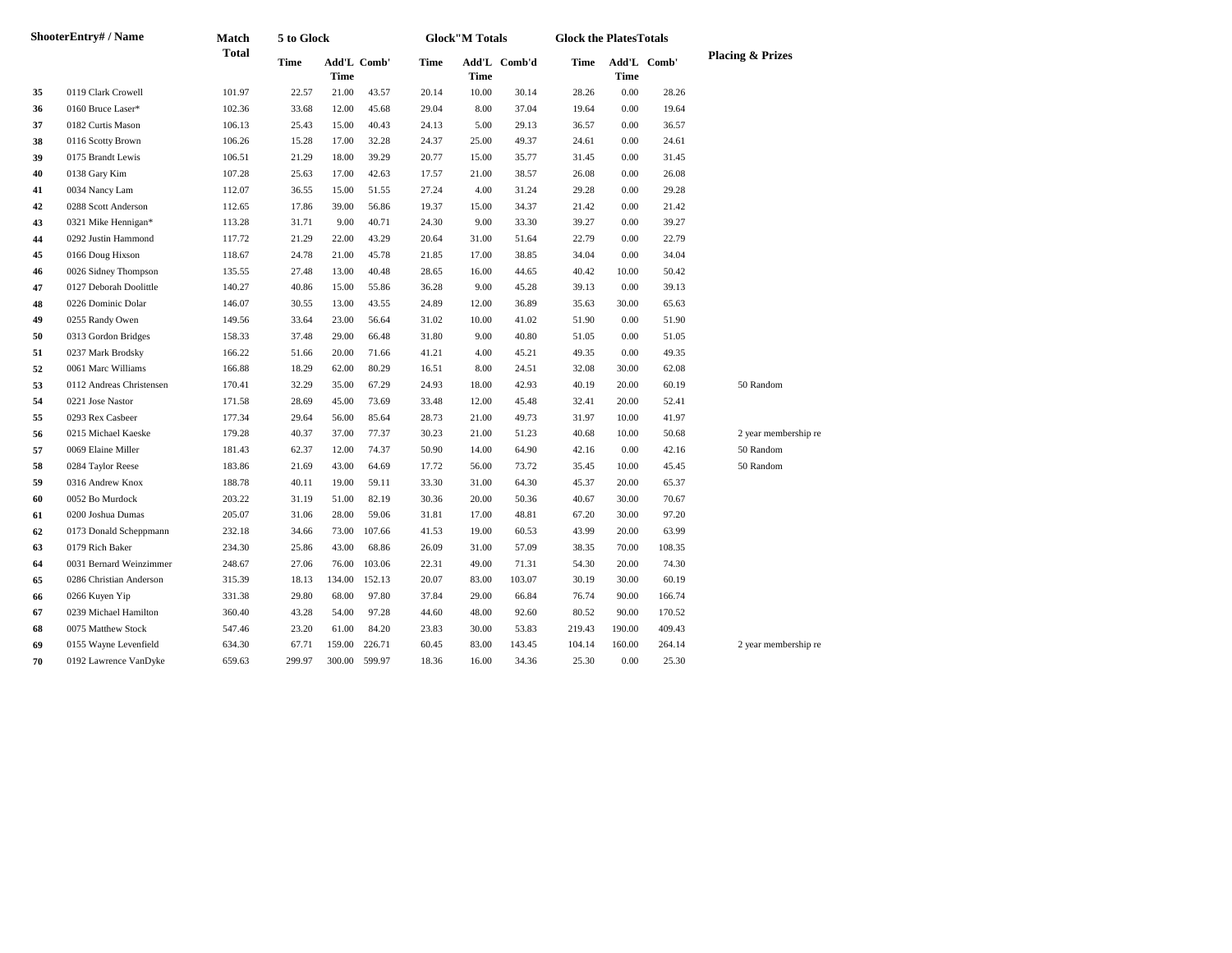Final Guardian Rankings for the Silver State GLOCK Showdown X

# held at the Washoe County Regional Shooting Facility - WNPL in Reno, NV

| <b>ShooterEntry# / Name</b> |                      | <b>Match</b> | 5 to Glock<br>Total |                            |        |       | <b>Glock</b> "M Totals |              | <b>Glock the Plates Totals</b> |        |             |   |                             |                   |
|-----------------------------|----------------------|--------------|---------------------|----------------------------|--------|-------|------------------------|--------------|--------------------------------|--------|-------------|---|-----------------------------|-------------------|
|                             |                      |              | Time                | Add'L Comb'<br><b>Time</b> |        | Time  | <b>Time</b>            | Add'L Comb'd | Time                           | Time   | Add'L Comb' |   | <b>Placing &amp; Prizes</b> | <b>Categories</b> |
| 1                           | 0114 Scotty Brown    | 82.90        | 14.73               | 17.00                      | 31.73  | 14.71 | 15.00                  | 29.71        | 21.46                          | 0.00   | 21.46       |   | Pistol Place                | Senior            |
| 1                           |                      | 82.90        | 14.73               | 17.00                      | 31.73  | 14.71 | 15.00                  | 29.71        | 21.46                          | 0.00   | 21.46       |   | 75 Senior                   | Senior            |
| $\mathbf{2}$                | 0250 Matt DeForest   | 83.91        | 18.00               | 22.00                      | 40.00  | 14.59 | 12.00                  | 26.59        | 17.32                          | 0.00   | 17.32       | 2 | 100 Place                   |                   |
| 3                           | 0185 Richard Lesher  | 84.23        | 20.77               | 17.00                      | 37.77  | 18.46 | 8.00                   | 26.46        | 20.00                          | 0.00   | 20.00       | 3 | 75 Place                    |                   |
| 4                           | 0197 Edgardo Cadiz   | 88.32        | 21.64               | 15.00                      | 36.64  | 20.22 | 3.00                   | 23.22        | 28.46                          | 0.00   | 28.46       |   |                             |                   |
| 5                           | 0121 Jeff Ruggiero   | 89.82        | 23.40               | 14.00                      | 37.40  | 18.67 | 7.00                   | 25.67        | 26.75                          | 0.00   | 26.75       |   |                             |                   |
| 6                           | 0218 Troy McClintock | 92.28        | 27.53               | 9.00                       | 36.53  | 23.47 | 4.00                   | 27.47        | 28.28                          | 0.00   | 28.28       |   | \$75,00 Challenged          | Challenged        |
| 7                           | 0071 Mark Miller     | 94.35        | 28.52               | 7.00                       | 35.52  | 25.35 | 4.00                   | 29.35        | 29.48                          | 0.00   | 29.48       |   | 75 Super Senior             | Super Senior      |
| 8                           | 0025 Sidney Thompson | 97.72        | 25.87               | 15.00                      | 40.87  | 25.07 | 2.00                   | 27.07        | 29.78                          | 0.00   | 29.78       |   |                             | Super Senior      |
| 9                           | 0281 Tim Farrell     | 101.73       | 27.73               | 8.00                       | 35.73  | 23.97 | 3.00                   | 26.97        | 29.03                          | 10.00  | 39.03       |   | 50 Random                   |                   |
| 10                          | 0207 Michael Sehorn  | 122.25       | 25.39               | 31.00                      | 56.39  | 25.56 | 5.00                   | 30.56        | 25.30                          | 10.00  | 35.30       |   | 2 year membership re        |                   |
| 11                          | 0243 Ken Pittman     | 128.41       | 48.03               | 7.00                       | 55.03  | 28.53 | 2.00                   | 30.53        | 42.85                          | 0.00   | 42.85       |   |                             | Senior            |
| 12                          | 0137 Gary Kim        | 128.91       | 27.25               | 15.00                      | 42.25  | 17.30 | 41.00                  | 58.30        | 28.36                          | 0.00   | 28.36       |   |                             |                   |
| 13                          | 0021 Raymond Lee     | 133.29       | 23.77               | 39.00                      | 62.77  | 21.44 | 14.00                  | 35.44        | 35.08                          | 0.00   | 35.08       |   |                             | Senior            |
| 14                          | 0124 Kevin Blackburn | 134.15       | 42.31               | 17.00                      | 59.31  | 32.56 | 3.00                   | 35.56        | 39.28                          | 0.00   | 39.28       |   | 2 year membership re        |                   |
| 15                          | 0291 Paul Sonderfan  | 160.39       | 26.99               | 32.00                      | 58.99  | 23.84 | 39.00                  | 62.84        | 38.56                          | 0.00   | 38.56       |   |                             | Super Senior      |
| 16                          | 0078 Michael Sekerak | 164.61       | 27.31               | 30.00                      | 57.31  | 24.03 | 9.00                   | 33.03        | 44.27                          | 30.00  | 74.27       |   | <b>Pistol Random</b>        |                   |
| 17                          | 0199 Joshua Dumas    | 176.77       | 30.66               | 37.00                      | 67.66  | 29.19 | 22.00                  | 51.19        | 57.92                          | 0.00   | 57.92       |   |                             |                   |
| 18                          | 0183 Timothy Young   | 1.282.27     | 299.97              | 300.00                     | 599.97 | 23.34 | 19.00                  | 42.34        | 399.96                         | 240.00 | 639.96      |   | <b>Pistol New Members</b>   |                   |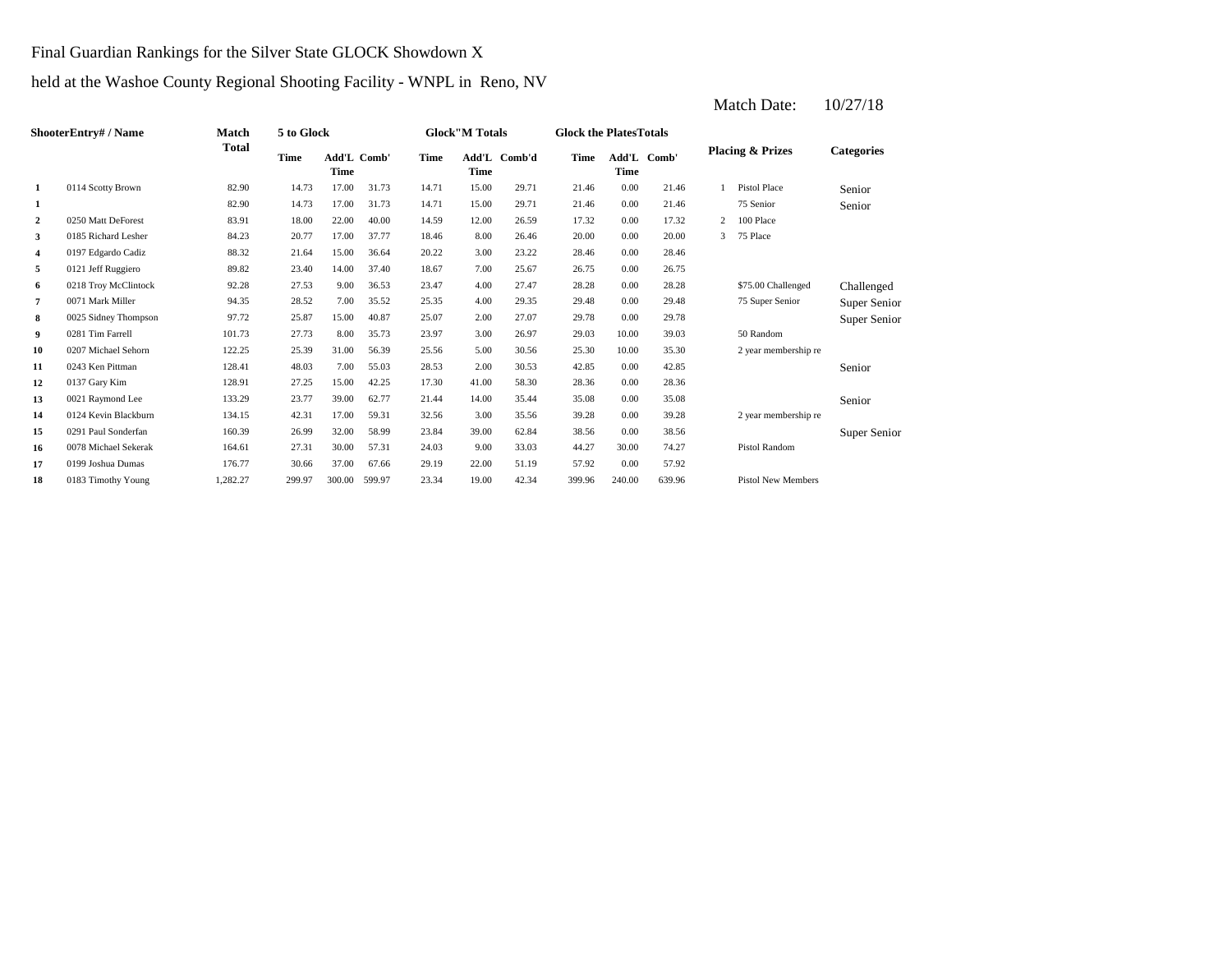Final Heavy Metal Rankings for the Silver State GLOCK Showdown X

held at the Washoe County Regional Shooting Facility - WNPL in Reno, NV

#### **2** 0047 Tom Angell\* 67.97 24.55 3.00 27.55 20.55 1.00 21.55 18.87 **3** 6.00 15.83 0.00 15.83 0.00 19.75 10.00 29.75 17.88 6.00 23.88 15.83 0.00 **4** 8.00 17.08 0012 George Donelson\* 70.69 26.57 4.00 30.57 15.04 23.04 0.00 17.08 **5** 12.00 17.73 0236 Jaime Mendoza\* 77.17 21.23 12.00 33.23 14.21 **6** 13.00 21.56 0320 Donald Hodges\* 82.87 20.77 8.00 28.77 19.54 **7** 0135 Willie Tamura **81.86** 27.30 7.00 34.30 21.53 8.00 29.53 28.03 **8** 22.24 20.00 42.24 18.61 7.00 25.61 26.23 **9** 0029 Ken Chambers **96.60** 22.58 26.00 48.58 19.69 5.00 24.69 23.33 **10** 0163 Bruce Laser\* **100.53** 37.83 3.00 40.83 32.82 1.00 33.82 25.88 **11** 2.00 26.98 0092 Justin Dryden\* 104.12 37.94 8.00 45.94 29.20 **12** 0296 Tony Chen 109.10 16.23 38.00 54.23 17.66 17.00 34.66 20.21 **13** 195 Lawrence VanDyke 116.39 27.18 19.00 46.18 26.52 14.00 40.52 29.69 0.00 **14** 10.00 27.76 0273 Julian Delgado 123.14 30.16 28.00 58.16 27.22 37.22 0.00 27.76 **15** 24.00 30.58 0242 Mark Miller 131.12 30.06 22.00 52.06 24.48 **16** 0023 Raymond Lee 153.86 25.96 34.00 59.96 23.81 23.00 46.81 37.09 **17** 0245 Ken Pittman 155.55 47.98 11.00 58.98 34.55 11.00 45.55 51.02 0.00 **18** 0201 Joshua Dumas **170.77** 30.63 35.00 65.63 33.49 18.00 51.49 53.65 0.00 53.65 **19** 9.00 46.84 0223 Brad Wilson 177.43 37.52 18.00 55.52 46.07 **20** 0205 David Cyburt 181.75 28.67 39.00 67.67 32.28 20.00 52.28 41.80 **21** 4.00 50.37 0079 Michael Sekerak 193.87 19.90 63.00 82.90 26.60 30.60 30.00 **22** 0217 Michael Kaeske 194.83 44.00 45.00 89.00 33.51 18.00 51.51 44.32 10.00 54.32 **23** 0184 Timothy Young 1,301.61 299.97 300.00 599.97 24.68 37.00 61.68 399.96 240.00 639.96 80.37 20.00 61.80 55.07 20.00 66.84 51.02 10.00 47.09 48.48 0.00 30.58 29.69 0.00 20.21 31.20 0.00 26.98 33.82 0.00 25.88 50 Random 19.69 5.00 24.69 23.33 0.00 23.33 3 Etool Place 25.61 26.23 0.00 26.23 2 100 Place 0.00 28.03 1 Pistol Place 32.54 0.00 21.56 26.21 0.00 17.73 50 Random 15.83 0.00 18.87 16.95 1 100 Place 24.06 15.81 2.00 17.81 16.95 0.00 **Add'L Comb'd Time Add'L Placing & Prizes Time Add'L Time Time** Add'L Comb' **1** 0144 Erik Warren\* 58.82 20.06 4.00 **ShooterEntry# / Name Match Total 5 to Glock Time Glock"M Totals Glock the PlatesTotals Time** Add'L Comb' **Time**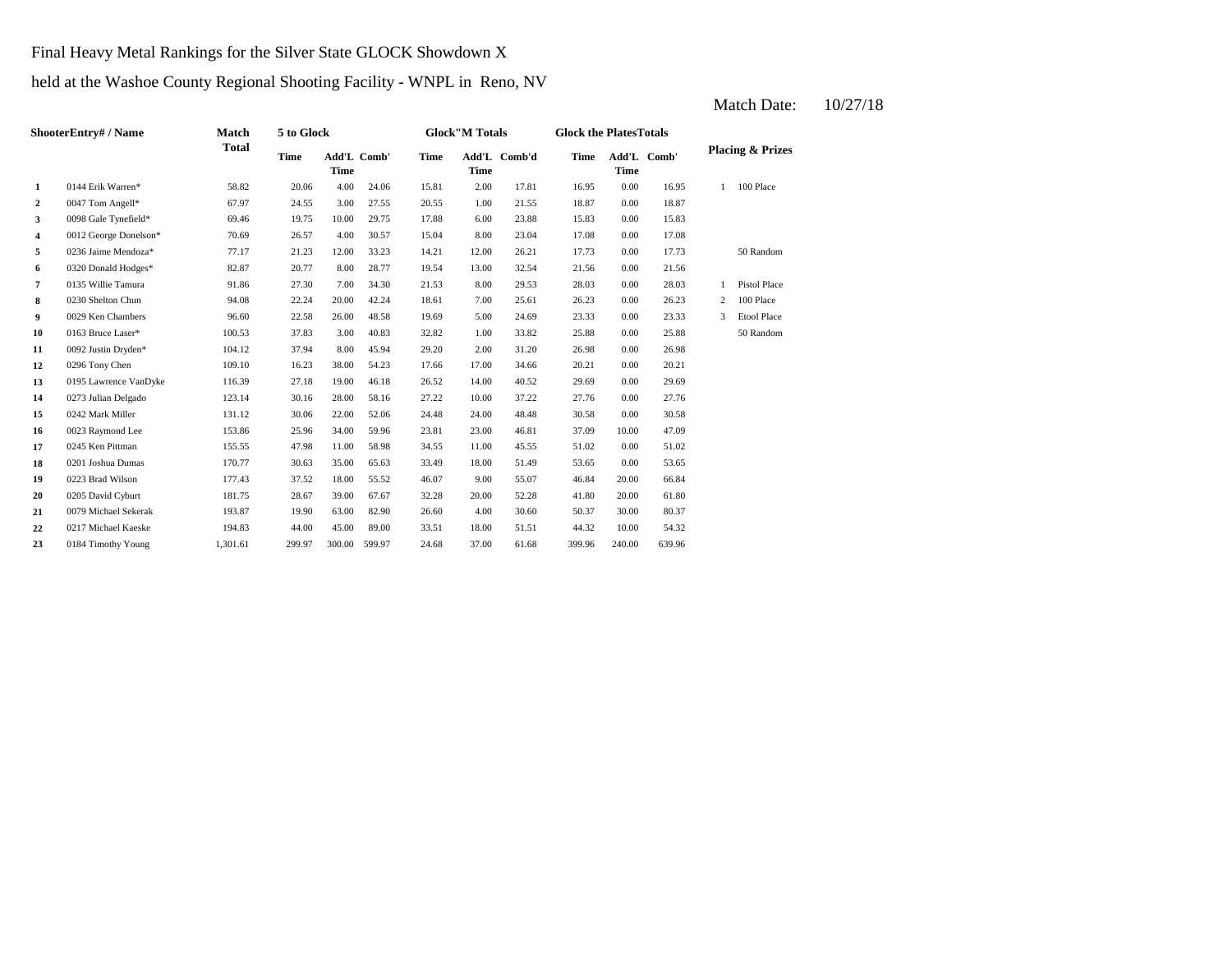### Final Major Sub Rankings for the Silver State GLOCK Showdown X

# held at the Washoe County Regional Shooting Facility - WNPL in Reno, NV

#### **2** 0085 Blake Bennett\* 51.84 13.07 5.00 18.07 10.97 2.00 12.97 20.80 0.00 20.80 **3** 0.043 Tom Angell\* 64.53 14.59 1.00 15.59 15.74 0.00 15.74 23.20 10.00 **4** 0008 George Donelson\* 65.18 15.53 3.00 18.53 11.76 6.00 17.76 18.89 10.00 **5** 0099 Steve Smith\* 65.72 17.69 6.00 23.69 17.18 2.00 19.18 22.85 0.00 22.85 **6** 2.00 18.35 0094 Gale Tynefield\* 67.04 12.50 13.00 25.50 11.19 **7** 2.00 141 Erik Warren\* **70.76** 11.67 2.00 13.67 12.08 2.00 14.08 23.01 **8** 0.00 21.49 **8** 26.46 **9** 0022 Raymond Lee 79.27 14.65 8.00 22.65 16.05 15.00 31.05 25.57 0.00 **10** 0191 Lawrence VanDyke 84.82 11.01 12.00 23.01 13.21 2.00 15.21 26.60 **11** 0134 Willie Tamura **87.65** 17.33 2.00 19.33 17.51 0.00 17.51 30.81 **12** 8.00 23.85 0259 Aaron Schooley\* 96.53 12.76 10.00 22.76 **13** 4.00 37.25 0240 Shirley Angell\* 99.31 20.67 19.00 39.67 **14** 5.00 23.49 0325 Jimmy Nunn 99.39 12.54 6.00 18.54 12.36 **15** 0241 Mark Miller **121.57** 16.70 4.00 20.70 15.09 1.00 16.09 34.78 **16** 0089 Justin Dryden\* 138.97 19.81 22.00 41.81 19.66 4.00 23.66 33.50 40.00 **17** 0174 Brandt Lewis 145.26 23.74 9.00 32.74 27.77 11.00 38.77 43.75 30.00 73.75 **18** 21.00 39.69 0214 Michael Kaeske 187.19 23.08 10.00 33.08 23.42 **19** 8.00 38.86 46.42 **19** 8.00 38.86 **46.42 212.26** 26.98 30.00 56.98 30.86 8.00 38.86 46.42 **20** 0204 David Cyburt 319.20 17.90 48.00 65.90 28.19 55.00 83.19 30.11 140.00 **21**  $0020 \text{ Ed Fox}$  **21.00**  $376.09$  **21.42**  $34.00 \text{ } 55.42$  **25.70**  $36.00 \text{ } 61.70$  **58.97** 22 0330 Mickey Fowler\* 1,116.15 299.97 150.00 449.97 12.22 14.00 26.22 399.96 240.00 639.96 2 year membership re 50 Random 0330 Mickey Fowler\* 1,116.15 299.97 150.00 449.97 12.22 14.00 26.22 399.96 240.00 639.96 170.11 0020 Ed Fox 376.09 21.42 34.00 55.42 25.70 36.00 61.70 58.97 200.00 258.97 70.00 116.42 44.42 70.00 109.69 0067 Dick Polk 212.26 26.98 30.00 56.98 30.86 8.00 38.86 73.50 50.00 84.78 17.36 23.49 40.00 63.49 18.39 22.39 0.00 37.25 11.92 8.00 19.92 23.85 30.00 53.85 50 Random 17.51 30.81 20.00 50.81 3 Knife Place 20.00 46.60 2 Etool Place 25.57 1 Pistol Place 0.00 26.46 20.00 43.01 50 Random 13.19 10.00 28.35 28.89 33.20 50 Random 1 Pistol Place 13.34 10.73 7.97 3.00 10.97 13.34 0.00 **Add'L Comb'd Time Add'L Placing & Prizes Time Add'L Time Time** Add'L Comb' **1** 0232 Jaime Mendoza\* 35.04 8.73 2.00 **ShooterEntry# / Name Match Total 5 to Glock Time Glock"M Totals Glock the PlatesTotals Time** Add'L Comb' **Time**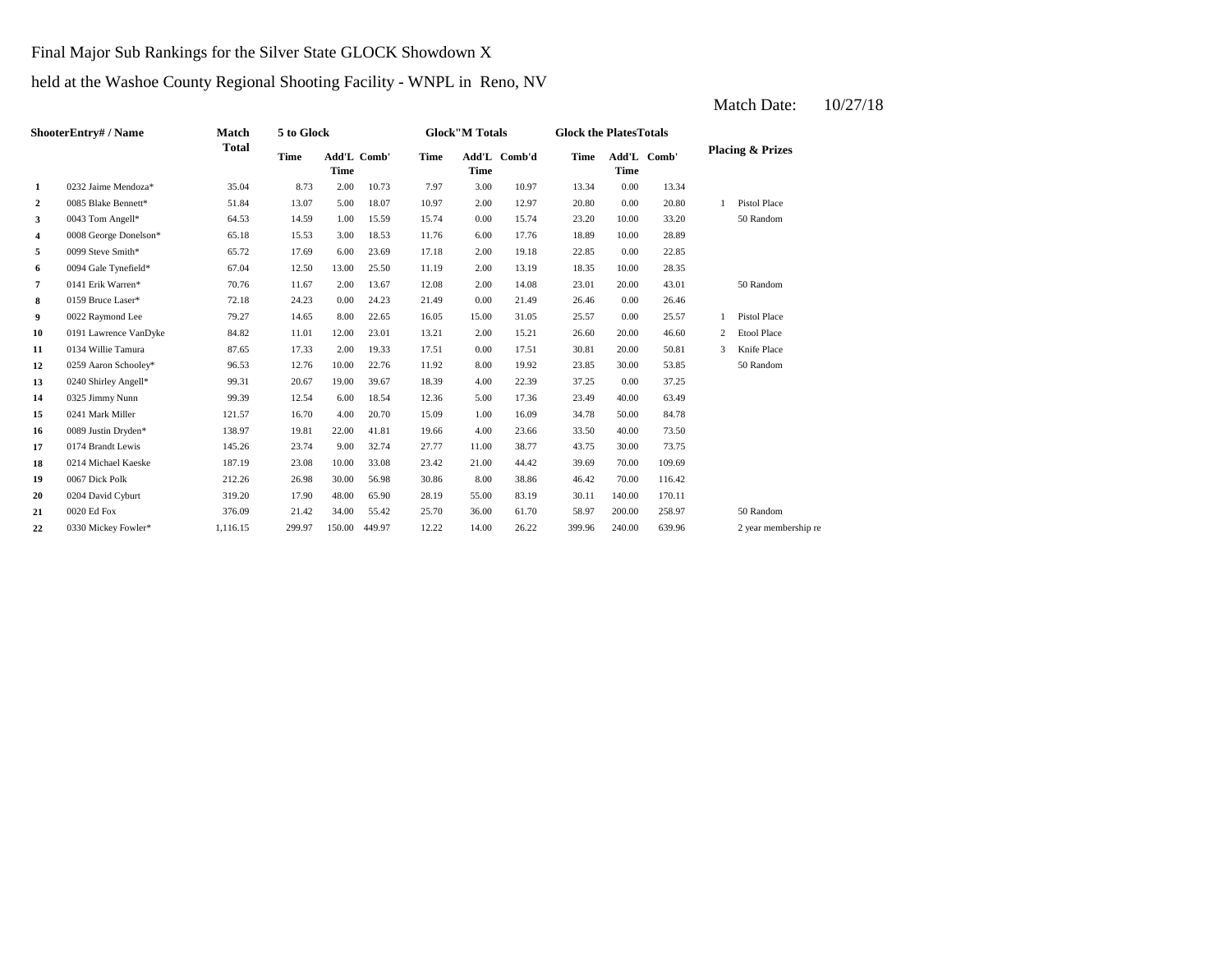Final Master Stock Rankings for the Silver State GLOCK Showdown X

held at the Washoe County Regional Shooting Facility - WNPL in Reno, NV

#### **2** 0147 Johnny Louie Jr.\* 52.37 17.53 4.00 21.53 14.84 1.00 15.84 15.00 0.00 **3** 0.0143 Erik Warren\* 52.85 17.74 5.00 22.74 14.60 0.00 14.60 15.51 **4** 0018 Tony Atella\* 58.18 18.14 5.00 23.14 13.85 4.00 17.85 17.19 **5**  $\frac{0.38 \text{ Ron Sechler*}}{15.33}$  17.23  $\frac{0.38 \text{ No. } 25.23}{15.82}$  15.82 15.82 15.33 **6**  $0.235$  Jaime Mendoza\* 60.09 15.68 11.00 26.68 11.44 5.00 16.44 16.97 0.00 **7** 0046 Tom Angell\* 61.55 21.88 5.00 26.88 17.93 1.00 18.93 15.74 0.00 15.74 **8** 1.00 17.64 15.20 16.64 1.00 17.64 15.20 **9**  $0109$  Paul Soo\* Jr 65.00 19.49 14.00 33.49 14.99 4.00 18.99 12.52 **10** 0064 Tom Lashbrook\* 66.88 24.25 3.00 27.25 18.25 4.00 22.25 17.38 0.00 **11** 1.00 19.28 0041 Shirley Angell\* 71.04 25.81 4.00 29.81 20.95 21.95 0.00 19.28 **12** 6.00 20.05 0097 Gale Tynefield\* 71.87 20.59 8.00 28.59 17.23 **13** 0308 Neal Tanksley\* 75.00 21.10 6.00 27.10 17.06 11.00 28.06 19.84 **14**  $0.102$  Steve Smith\* **78.29** 24.04 8.00 32.04 22.25 3.00 25.25 21.00 0.00 **15** 15.00 16.24 0188 Richard Lesher 79.71 18.49 12.00 30.49 17.98 32.98 0.00 16.24 **16** 0011 George Donelson\* 80.22 28.47 6.00 34.47 17.59 7.00 24.59 21.16 **17** 0319 Donald Hodges\* 80.46 19.25 12.00 31.25 20.89 7.00 27.89 21.32 **18** 0106 Jean Smith 89.53 25.53 15.00 40.53 20.70 10.00 30.70 18.30 **19** 0162 Bruce Laser\* **100.98** 31.90 12.00 43.90 26.07 4.00 30.07 27.01 **20** 0322 Mike Hennigan\* 114.79 29.41 17.00 46.41 24.86 10.00 34.86 33.52 0.00 **21** 0139 Gary Kim **222.33** 25.12 14.00 39.12 19.30 33.00 52.30 30.91 **22** 0222 Jose Nastor **135.38** 26.68 27.00 53.68 29.09 7.00 36.09 35.61 **23** 35.00 46.00 0113 Andreas Christensen 171.06 34.92 27.00 61.92 18.14 53.14 **24** 2.00 55.05 0070 Elaine Miller 181.40 59.81 11.00 70.81 53.54 55.54 0.00 25 0194 Lawrence VanDyke 643.79 299.97 300.00 599.97 21.14 2.00 23.14 20.68 0.00 20.68 55.05 10.00 56.00 36.09 10.00 45.61 33.52 0139 Gary Kim 122.33 25.12 14.00 39.12 19.30 33.00 52.30 30.91 0.00 30.91 0.00 27.01 0.00 18.30 50 Random 0.00 21.32 2 year membership re 24.59 0.00 21.16 21.00 0.00 19.84 23.23 0.00 20.05 17.38 0.00 12.52 17.64 15.20 0.00 15.20 16.97 0.00 15.33 17.85 0.00 17.19 0.00 15.51 3 75 Place 15.00 1 Pistol Place 2 100 Place **1** 0329 Logan Fowler\* 40.62 14.46 3.00 17.46 11.01 3.00 14.01 9.15 0.00 9.15 **Placing & Prizes Time Add'L Time Add'L Comb'd Time Add'L Time** Add'L Comb' **Time Time** Add'L Comb' **ShooterEntry# / Name Match Total 5 to Glock Time Glock"M Totals Glock the PlatesTotals**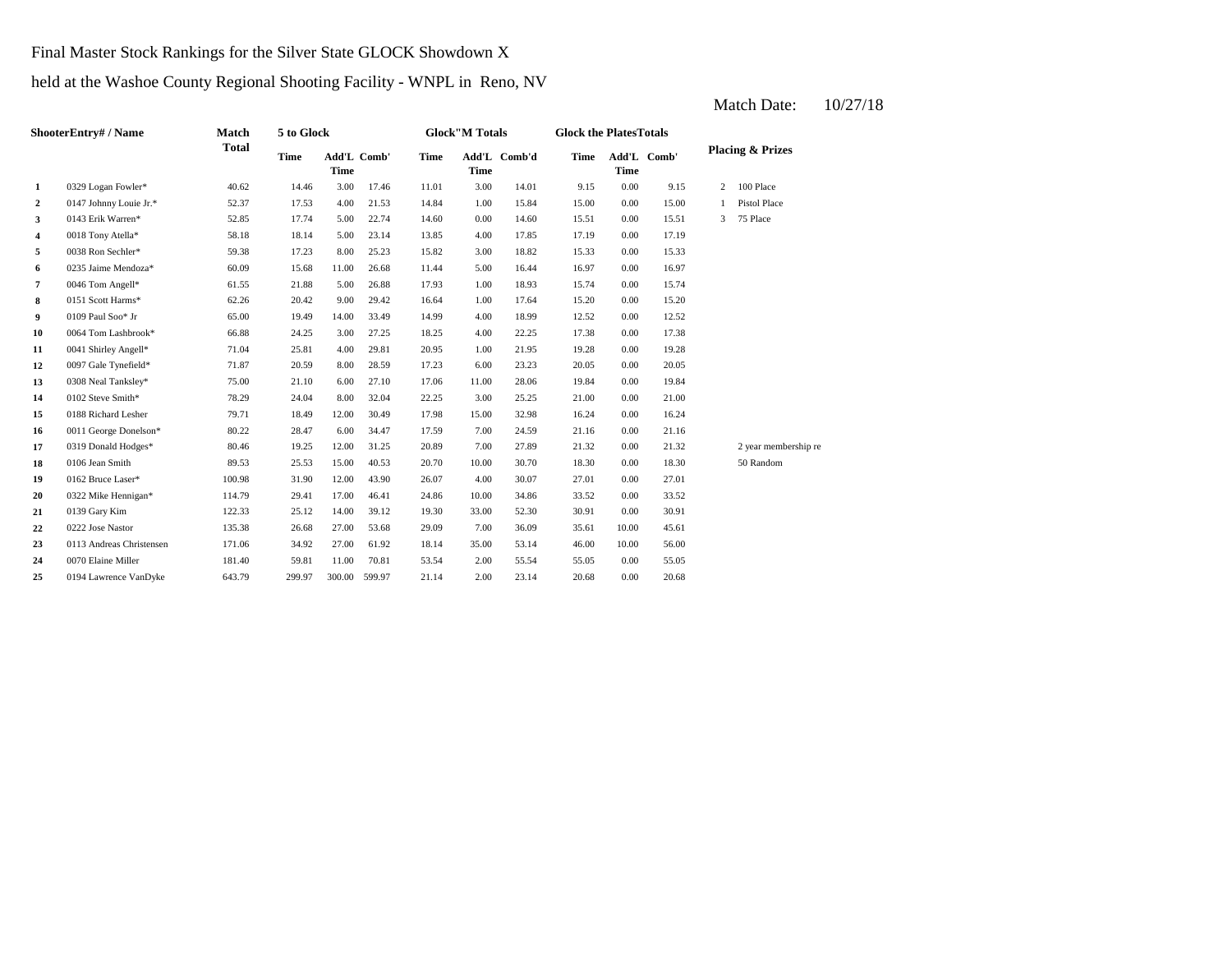Final SubCompact Rankings for the Silver State GLOCK Showdown X

held at the Washoe County Regional Shooting Facility - WNPL in Reno, NV

#### **2** 7.00 14.45 0093 Gale Tynefield\* 57.53 18.90 2.00 20.90 15.18 22.18 0.00 14.45 **3**  $\frac{1017 \text{ Paul So}}{15.00}$  Paul Soo\* Jr 58.45 20.26 3.00 23.26 16.19 4.00 20.19 15.00 **4** 0007 George Donelson\* 60.69 21.58 2.00 23.58 15.47 4.00 19.47 17.64 **5** 0140 Erik Warren\* 62.71 23.70 5.00 28.70 16.25 0.00 16.25 17.76 0.00 **6** 0036 Ron Sechler\* 66.66 17.98 6.00 23.98 16.28 10.00 26.28 16.40 0.00 16.40 **7** 2.00 21.14 0042 Tom Angell\* 68.54 23.08 4.00 27.08 18.32 **8** 11.00 29.66 **19.34** 20.53 24.53 4.00 28.53 18.66 11.00 29.66 19.34 **9** 81.18 **1148 Scott Harms\*** 81.18 22.13 12.00 34.13 18.12 8.00 26.12 20.93 0.00 **10** 0310 Greg Vaillancourt 82.74 31.82 6.00 37.82 19.69 5.00 24.69 20.23 0.00 20.23 **11** 0190 Lawrence VanDyke 84.24 19.41 15.00 34.41 18.46 8.00 26.46 23.37 0.00 **12** 9.00 25.06 0228 Shelton Chun 86.38 20.64 14.00 34.64 17.68 26.68 **13** 0258 Aaron Schooley\* 86.58 20.01 12.00 32.01 18.48 18.00 36.48 18.09 **14** 7.00 28.58 0168 Johnny Clare 94.45 25.33 13.00 38.33 20.54 27.54 **15** 0015 Tony Atella\* 95.45 17.21 33.00 50.21 13.65 13.00 26.65 18.59 0.00 **16** 0317 Steve Smith\* 98.22 27.84 9.00 36.84 22.04 9.00 31.04 30.34 **17** 0.008 Justin Dryden\* 99.32 34.93 6.00 40.93 30.05 0.00 30.05 28.34 **18** 0115 Scotty Brown 99.50 15.35 24.00 39.35 14.83 21.00 35.83 24.32 **19** 0158 Bruce Laser\* 103.61 34.50 10.00 44.50 28.98 4.00 32.98 26.13 **20** 0302 David Jun 108.02 19.32 17.00 36.32 15.19 26.00 41.19 20.51 10.00 **21** 0033 Nancy Lam **112.13** 35.19 9.00 44.19 28.70 3.00 31.70 36.24 0.00 36.24 **22** 14.00 33.63 0133 Willie Tamura 114.51 26.34 18.00 44.34 22.54 **23** 0282 Tim Farrell **127.50** 29.56 9.00 38.56 27.46 2.00 29.46 39.48 **24** 0244 Ken Pittman **2127.71** 245.56 10.00 55.56 31.84 3.00 34.84 37.31 **25** 33.00 40.43 0198 Edgardo Cadiz 136.22 25.36 15.00 40.36 22.43 55.43 0.00 40.43 **26** 0131 Robert Rodd Jr. 150.49 23.25 31.00 54.25 21.15 26.00 47.15 39.09 **27** 0254 Randy Owen 150.75 29.17 44.00 73.17 27.17 8.00 35.17 42.41 **28** 0066 Dick Polk **191.53** 41.41 46.00 87.41 33.37 32.00 65.37 38.75 **29** 0165 Doug Hixson 208.53 42.64 41.00 83.64 19.51 49.00 68.51 36.38 20.00 **30** 0305 James Swanson Jr. 209.99 41.31 42.00 83.31 34.55 10.00 44.55 52.13 30.00 82.13 **31** 0203 David Cyburt 310.11 31.21 93.00 124.21 29.06 52.00 81.06 44.84 **32** 0051 Bo Murdock **425.79** 19.27 178.00 197.27 16.47 127.00 143.47 45.05 40.00 85.05 81.06 60.00 104.84 56.38 0.00 38.75 0.00 42.41 50 Random 47.15 39.09 10.00 49.09 37.31 20.00 59.48 0244 Ken Pittman 127.71 45.56 10.00 55.56 31.84 3.00 34.84 37.31 0.00 36.54 0.00 33.63 30.51 0.00 26.13 0.00 24.32 2 year membership re 30.05 0.00 28.34 18.59 0317 Steve Smith\* 98.22 27.84 9.00 36.84 22.04 9.00 31.04 30.34 0.00 30.34 0.00 28.58 36.48 0.00 18.09 0.00 25.06 3 75 Place 23.37 2 100 Place 1 Pistol Place 20.93 0.00 19.34 20.32 0.00 21.14 17.76 0.00 17.64 20.19 0.00 15.00 Pistol Place 4.00 16.43 15.20 0.00 15.20 1 **Time Add'L Comb' Time 1** 0231 Jaime Mendoza\* 56.58 15.95 9.00 24.95 12.43 **Time Add'L Comb' Time Time Add'L Comb'd Time ShooterEntry# / Name Match Total 5 to Glock Time Glock"M Totals Glock the PlatesTotals Placing & Prizes**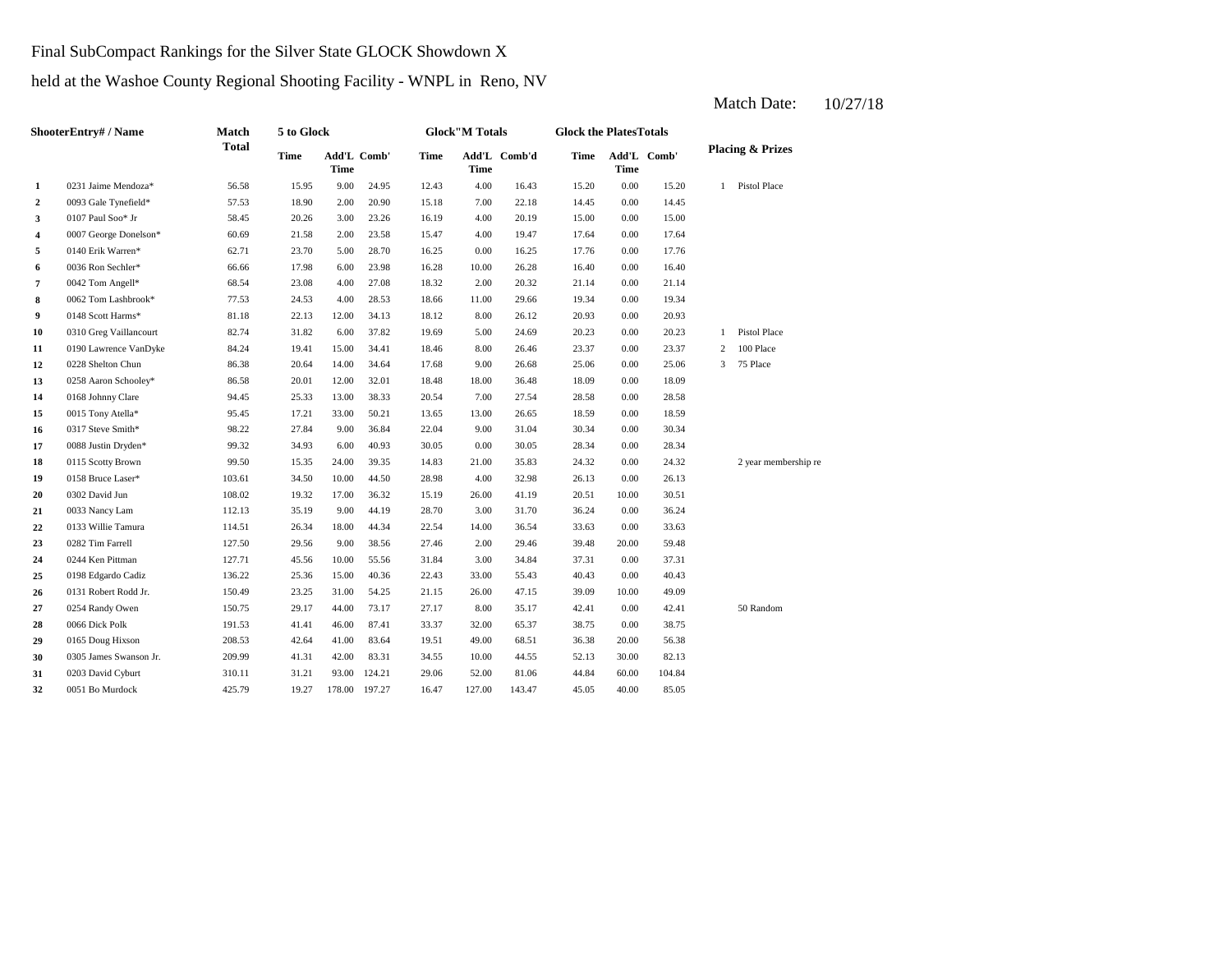Final Unlimited Rankings for the Silver State GLOCK Showdown X

## held at the Washoe County Regional Shooting Facility - WNPL in Reno, NV

#### **2** 0.00 14.02 0146 Johnny Louie Jr.\* 44.58 15.54 1.00 16.54 14.02 14.02 **3** 2.00 12.46 0290 Colton Piccinini 47.90 13.88 7.00 20.88 12.56 **4** 2.00 14.34 0045 Tom Angell\* 51.34 19.81 0.00 19.81 **4** 2.00 17.19 14.34 19.81 0.00 19.81 15.19 2.00 17.19 14.34 **5** 0.00 15.35 14.13 **52.07** 17.59 5.00 22.59 15.35 0.00 15.35 14.13 **6** 2.00 17.40 0261 Aaron Schooley\* 53.76 17.33 1.00 18.33 16.03 18.03 0.00 **7** 0.00 Paul Soo\* Jr **55.18 19.79 4.00 23.79 16.81 0.00 16.81 14.58 8** 0101 Steve Smith\* 55.34 20.43 3.00 23.43 16.46 1.00 17.46 14.45 0.00 14.45 **9** 0307 Neal Tanksley\* **56.18** 18.82 0.00 18.82 16.82 4.00 20.82 16.54 **10** 0295 Tony Chen 58.64 14.43 5.00 19.43 11.57 10.00 21.57 17.64 **11** 3.00 16.52 0280 Alex Arkhangelskiy 61.01 18.03 7.00 25.03 **12** 0150 Scott Harms\* 61.70 20.46 3.00 23.46 15.35 5.00 20.35 17.89 **13** 0234 Jaime Mendoza\* 61.99 14.73 16.00 30.73 11.54 5.00 16.54 14.72 **14** 0010 George Donelson\* 62.38 23.94 4.00 27.94 15.00 4.00 19.00 15.44 0.00 **15** 2.00 14.44 0040 Shirley Angell\* 62.41 22.82 4.00 26.82 19.15 21.15 0.00 14.44 **16** 2.00 18.50 0187 Richard Lesher 64.62 19.82 7.00 26.82 17.30 **17** 0017 Tony Atella\* 66.97 18.26 11.00 29.26 13.23 10.00 23.23 14.48 **18** 0086 Blake Bennett\* 67.64 15.23 16.00 31.23 12.16 10.00 22.16 14.25 0.00 **19** 0096 Gale Tynefield\* 73.11 19.38 15.00 34.38 18.52 4.00 22.52 16.21 0.00 16.21 **20** 0105 Jean Smith 73.42 20.69 12.00 32.69 19.82 3.00 22.82 17.91 **21** 1.00 26.33 0073 Mark Miller 77.83 25.09 6.00 31.09 19.41 20.41 **22** 22 0161 Bruce Laser\* 84.59 29.34 10.00 39.34 24.10 2.00 26.10 19.15 **23** 0264 Michael Helm **90.61** 18.48 22.00 40.48 16.14 16.00 32.14 17.99 0.00 17.99 **24** 1.00 31.38 0091 Justin Dryden\* 112.18 32.39 15.00 47.39 32.41 **25** 14.00 36.66 0169 Johnny Clare 123.41 29.11 19.00 48.11 24.64 38.64 **26** 0268 Scott Riddle 127.70 32.62 19.00 51.62 28.35 6.00 34.35 41.73 0.00 **27** 0216 Michael Kaeske 131.60 46.77 13.00 59.77 30.83 2.00 32.83 39.00 0.00 39.00 **28** 16.00 33.70 0177 John Kotaki 140.12 26.44 31.00 57.44 22.98 **29** 0053 Bo Murdock 161.06 37.23 42.00 79.23 31.48 10.00 41.48 40.35 **30** 17.00 39.29 0082 Ernest Kuo 166.89 29.73 15.00 44.73 25.87 42.87 40.00 **31** 12.00 45.75 0314 Gordon Bridges 179.61 37.56 33.00 70.56 31.30 43.30 20.00 65.75 **32**  $\frac{189.48}{25.47}$  29.00 54.47 27.71 50.00 77.71 37.30 **33** 1274 Angel Bautista 218.48 17.17 29.00 46.17 15.21 15.00 30.21 42.10 **34** 0084 Randall Stromlund 264.84 36.48 84.00 120.48 30.76 40.00 70.76 43.60 30.00 73.60 100.00 142.10 77.71 37.30 20.00 57.30 79.29 0.00 40.35 38.98 33.70 10.00 43.70 41.73 0.00 36.66 33.41 0.00 31.38 19.15 0.00 26.33 0161 Bruce Laser\* 6 84.59 29.34 10.00 39.34 24.10 2.00 26.10 19.15 0.00 22.82 0.00 17.91 14.25 0.00 14.48 19.30 0.00 18.50 15.44 0.00 14.72 20.35 0.00 17.89 16.46 3.00 19.46 16.52 0.00 16.52 3 75 Place 21.57 17.64 0.00 17.64 2 100 Place 20.82 16.54 0.00 16.54 2 year membership re 50 Random 17.40 0108 Paul Soo\* Jr 55.18 19.79 4.00 23.79 16.81 16.81 0.00 14.58 0.00 14.13 0.00 14.34 50 Random 51.34 19.81 0.00 19.81 15.19 17.19 15.19 2.00 17.19 14.34 0.00 14.34 1 Pistol Place 14.56 0.00 12.46 1 Pistol Place 0.00 14.02 3 \$75.00 Place 8.18 2 100 Place 14.22 10.66 1.00 11.66 8.18 0.00 **Add'L Comb'd Time Add'L Time Time** Add'L Comb' **1** 0328 Logan Fowler\* 34.06 13.22 1.00 **ShooterEntry# / Name Match Total 5 to Glock Time Glock"M Totals Glock the PlatesTotals Placing & Prizes Time Add'L Time** Add'L Comb' **Time**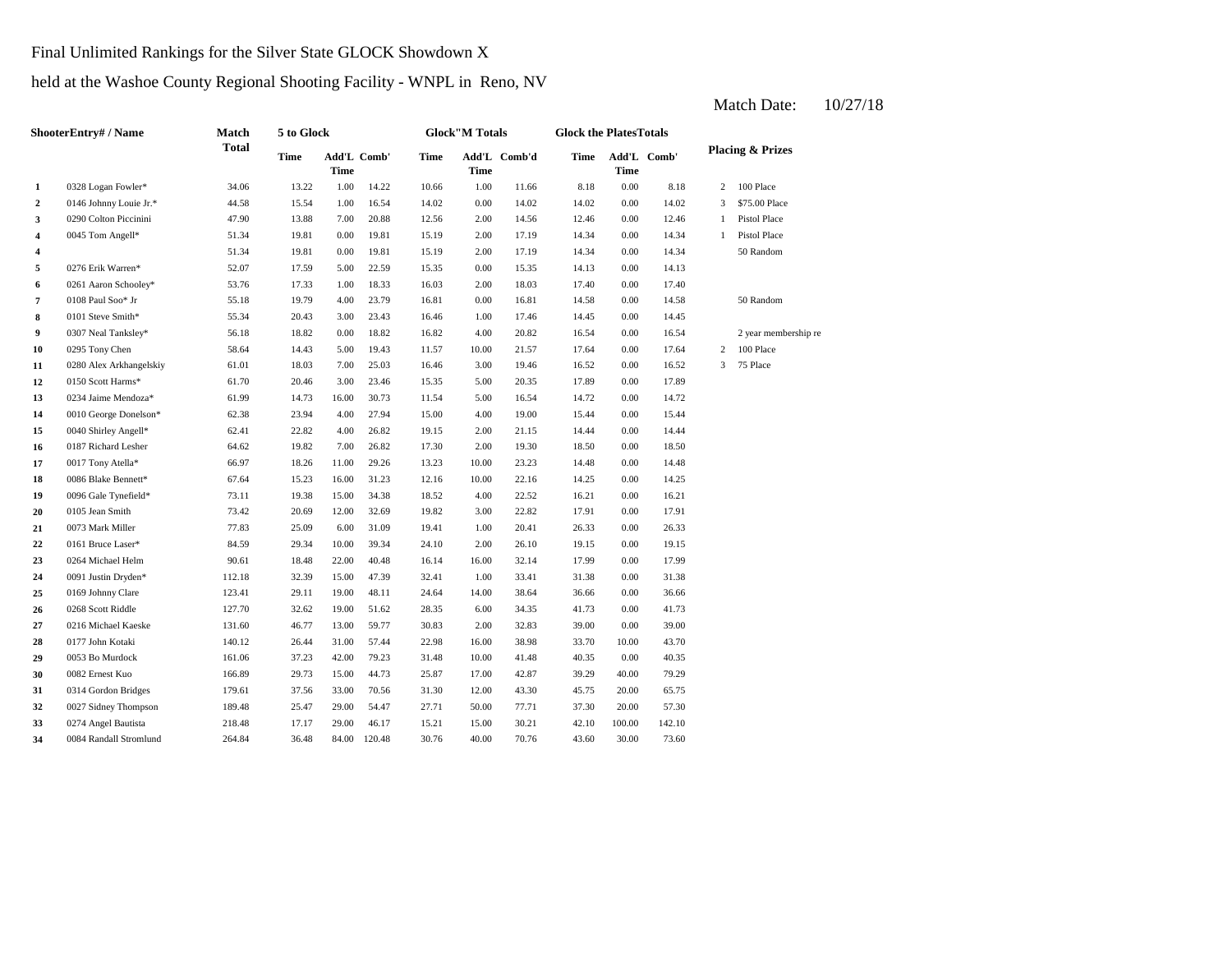| <b>ShooterEntry#/Name</b> |                       | <b>Match</b> | 5 to Glock |                     |        |       | <b>Glock</b> "M Totals |              | <b>Glock the Plates Totals</b> |        |             |                             |
|---------------------------|-----------------------|--------------|------------|---------------------|--------|-------|------------------------|--------------|--------------------------------|--------|-------------|-----------------------------|
|                           |                       | Total        | Time       | Add'L Comb'<br>Time |        | Time  | <b>Time</b>            | Add'L Comb'd | Time                           | Time   | Add'L Comb' | <b>Placing &amp; Prizes</b> |
| 35                        | 0311 Ellen McMichael  | 290.25       | 44.44      | 78.00               | 122.44 | 38.91 | 25.00                  | 63.91        | 93.90                          | 10.00  | 103.90      |                             |
| 36                        | 0275 Ronnie Dela Paz  | 292.76       | 29.27      | 83.00               | 112.27 | 26.95 | 59.00                  | 85.95        | 54.54                          | 40.00  | 94.54       |                             |
| 37                        | 0193 Lawrence VanDyke | 650.23       | 299.97     | 300.00              | 599.97 | 19.36 | 10.00                  | 29.36        | 20.90                          | 0.00   | 20.90       |                             |
| 38                        | 0331 Mickey Fowler*   | .269.55      | 299.97     | 300.00              | 599.97 | 26.62 | 3.00                   | 29.62        | 399.96                         | 240.00 | 639.96      |                             |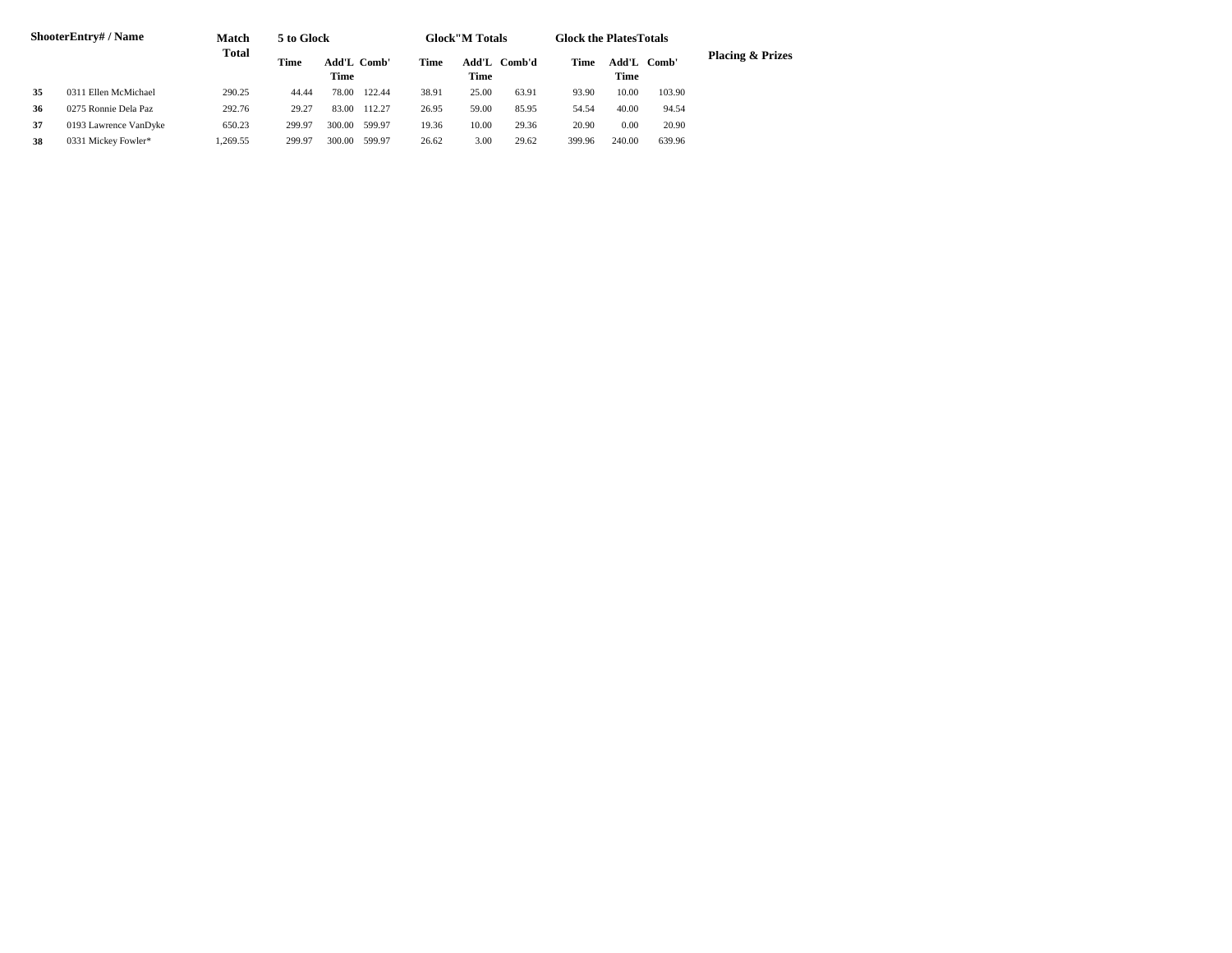## **Final Team Rankings for the Silver State GLOCK Showdown X**

**held at the Washoe County Regional Shooting Facility - WNPL in Reno, NV**

| <b>Civilian</b>     |   |              |                            |                                                  |
|---------------------|---|--------------|----------------------------|--------------------------------------------------|
| <b>Standing</b>     |   | <b>Score</b> | <b>Team Name</b>           | <b>Team Members</b>                              |
|                     |   |              |                            |                                                  |
|                     | 1 | 352.16       | <b>CTAGW</b>               | Robert Rodd Jr., Amanda Williams, Marc Williams  |
|                     | 2 | 540.37       | Oregun                     | Nathan Pruss, Clark Crowell, Matthew Stock       |
|                     |   |              |                            |                                                  |
| Guardian            |   |              |                            |                                                  |
| <b>Standing</b>     |   | <b>Score</b> | <b>Team Name</b>           | <b>Team Members</b>                              |
|                     |   |              |                            |                                                  |
|                     | 1 | 421.01       | <b>Big Valley Tactical</b> | Michael Sekerak, Michael Sehorn, Kevin Blackburn |
|                     |   |              |                            |                                                  |
| <b>Master Stock</b> |   |              |                            |                                                  |
| <b>Standing</b>     |   | <b>Score</b> | <b>Team Name</b>           | <b>Team Members</b>                              |
|                     |   |              |                            |                                                  |
|                     | 1 | 260.25       | Captain GLOCK Memorial     | Mike Hennigan*, Paul Soo* Jr, Donald Hodges*     |